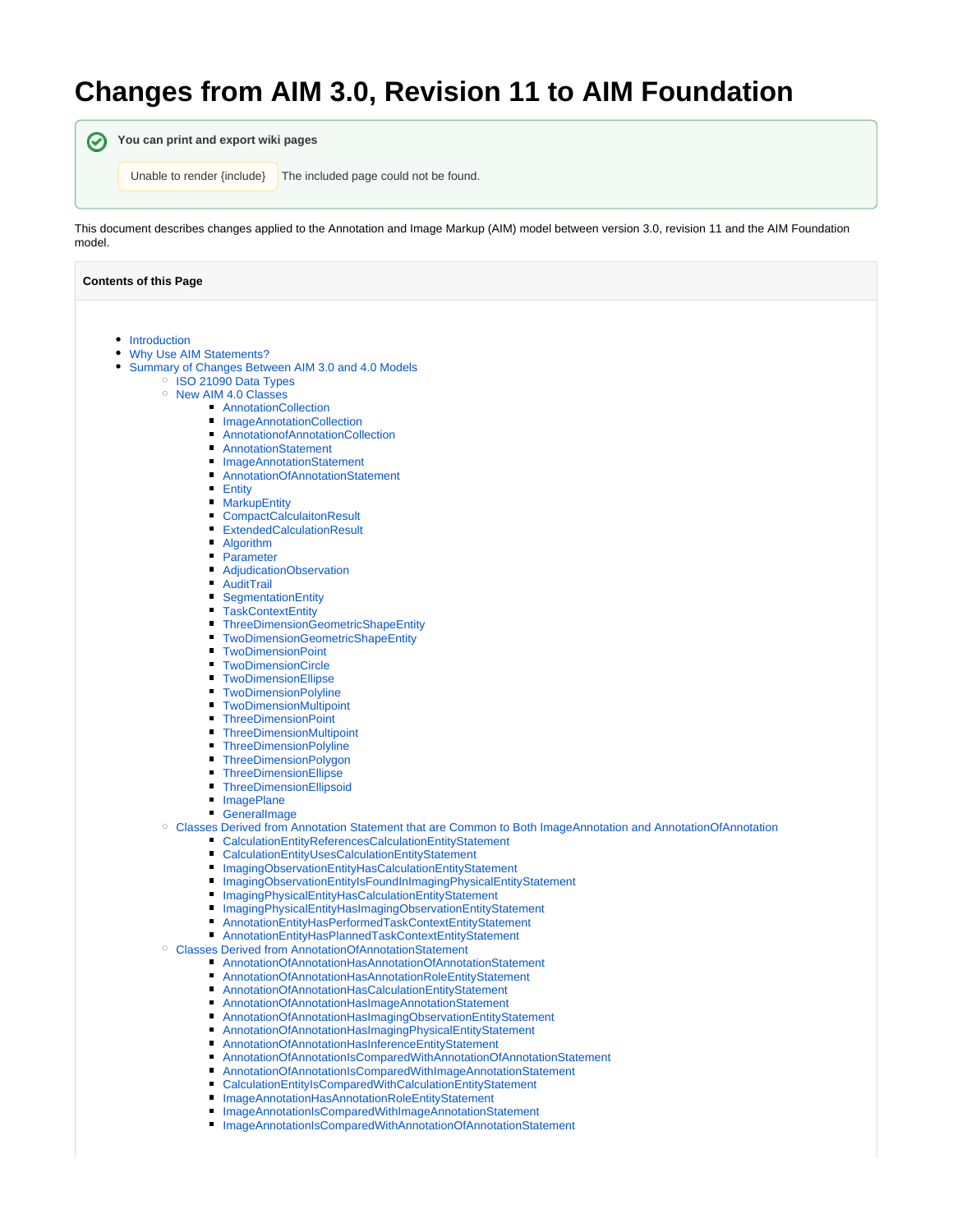- [Classes derived from ImageAnnotationStatement](#page-11-2)
	- [DicomImageReferenceEntityHasCalculationEntityStatement](#page-11-3)
	- [DicomImageReferenceEntityHasImagingObservationEntityStatement](#page-12-0)
	- [DicomImageReferenceEntityHasImagingPhysicalEntity](#page-12-1)
	- $\blacksquare$ [DicomSegmentationEntityHasImagingObservationEntityStatement](#page-12-2)
	- [ImageAnnotationHasCalculationEntityStatement](#page-13-0)
	- [ImageAnnotationHasChildImageAnnotationStatement](#page-13-1)
	- $\blacksquare$ [ImageAnnotationHasDicomImageReferenceEntityStatement](#page-13-2)
	- [ImageAnnotationHasDicomSegmentationEntityStatement](#page-13-3)
	- [ImageAnnotationHasImagingObservationEntityStatement](#page-14-0)
	- [ImageAnnotationHasImagingPhysicalEntityStatement](#page-14-1)
	- [ImageAnnotationHasInferenceEntityStatement](#page-14-2)
	- [ImageAnnotationHasTextAnnotationEntityStatement](#page-14-3)
	- [ImageAnnotationHasThreeDimensionGeometricShapeEntityStatement](#page-14-4)
	- $\blacksquare$ [ImageAnnotationHasTwoDimensionGeometricShapeEntityStatement](#page-15-0)
	- [ImageAnnotationHasUriImageReferenceEntityStatement](#page-15-1)
	- [ImagingObservationEntityIsIdentifiedByThreeDimensionGeometricShapeEntityStatement](#page-15-2)
	- [ImagingObservationEntityIsIdentifiedByTwoDimensionGeometricShapeEntityStatement](#page-15-3)
	- [ImagingObservationEntityIsIdentifiedByTextAnnotationEntityStatement](#page-16-0)
	- [ImagingPhysicalEntityHasThreeDimensionGeometricShapeEntityStatement](#page-16-1)
	- [ImagingPhysicalEntityHasTwoDimensionGeometricShapeEntityStatement](#page-16-2)
	- $\blacksquare$ [ImagingPhysicalEntityHasTextAnnotationEntityStatement](#page-16-3)
	- [ThreeDimensionGeometricShapeEntityIsComprisedOfThreeDimensionGeometricShapeEntityStatement](#page-16-4)
	- [ThreeDimensionGeometricShapeEntityExcludesThreeDimensionGeometricShapeEntityStatement](#page-17-0)
	- $\blacksquare$ [TwoDimensionGeometricShapeEntityIsComprisedOfTwoDimensionGeometricShapeEntityStatement](#page-17-1)
	- [TwoDimensionGeometricShapeEntityExcludesTwoDimensionGeometricShapeEntityStatement](#page-17-2)
	- [UriImageReferenceEntityHasImagingObservationEntityStatement](#page-18-0)
	- [UriImageReferenceEntityHasImagingPhysicalEntityStatement](#page-18-1)
	- [UriImageReferenceEntityHasCalculationEntityStatement](#page-18-2)
- [Renamed Classes](#page-18-3)
	- [AnatomicEntity was renamed as ImagingPhysicalEntity](#page-18-4)
	- [AnatomicEntityCharacteristic was renamed as ImagingPhysicalEntityCharacteristic](#page-18-5)
	- <sup>o</sup> [ImagingObservation was renamed ImagingObservationEntity](#page-18-6)
	- $\circ$ [Inference was renamed InferenceEntity](#page-18-7)
	- $\circ$ [AnnotationRole was renamed AnnotationRoleEntity](#page-18-8)
	- [ImageReference was renamed ImageReferenceEntity](#page-19-0)
	- [WebImageReference was renamed UriImageReferenceEntity](#page-19-1)  $\circ$
	- [DicomImageReference was renamed DicomImageReferenceEntity](#page-19-2)
	- [Annotation was renamed AnnotationEntity](#page-19-3)
	- [TextAnnotation was renamed TextAnnotationEntity](#page-19-4)
	- [GeometricShape was renamed GeometricShapeEntity](#page-19-5)
	- <sup>o</sup> [Segmentation was renamed DicomSegmentation](#page-19-6)
	- [PresentationState was renamed ReferencedDicomObject](#page-19-7)
- [Deleted Classes](#page-19-8)
- [New Attributes](#page-19-9)

#### <sup>O</sup> [Inference](#page-19-10)

- <sup>o</sup> [GeometricShapeEntity](#page-19-11)
- <sup>o</sup> [ImageSeries](#page-20-0)
- [CalculationEntity](#page-20-1)
- <sup>o</sup> [ImageStudy](#page-20-2)
- <sup>o</sup> [Scale](#page-20-3)
- [AnnotationRole](#page-20-4)
- <sup>o</sup> [ImageReference](#page-20-5)
- <sup>o</sup> [ImagingObservation](#page-20-6)
- [Annotation](#page-20-7)
- <sup>o</sup> [CalculationResult](#page-20-8)
- 
- [Equipment](#page-20-9)
- <sup>o</sup> [ImagingPhysicalEntity](#page-20-10)
- [Quantile](#page-20-11)
- [CharacteristicQuantification](#page-20-12)
- <sup>o</sup> [ImagingPhysicalEntity](#page-20-13)
- <sup>o</sup> [ImagingPhysicalEntityCharacteristic](#page-20-14)
- [Attribute Name Change](#page-21-0)

# <span id="page-1-0"></span>Introduction

The most significant changes from version 3.0, revision 11 to the AIM Foundation model is the use of ISO 21090 data types, a caBIG® mandate, and the introduction of AIM Statements. An AIM Statement describes a relationship of a finding found on an image or series of images. It represents a relationship between the subject and object entities in the AIM foundation model.

You can [download the AIM 3.0 model](https://ncisvn.nci.nih.gov/svn/files/trunk/registrymodels/AIM/3.0/AIM_v3_rv11_load.zip) and [the AIM Foundation model](https://ncisvn.nci.nih.gov/svn/files/trunk/registrymodels/AIM/4.0FoundationModel/AIM_Foundation_v4_rv47_load.zip).

# <span id="page-1-1"></span>Why Use AIM Statements?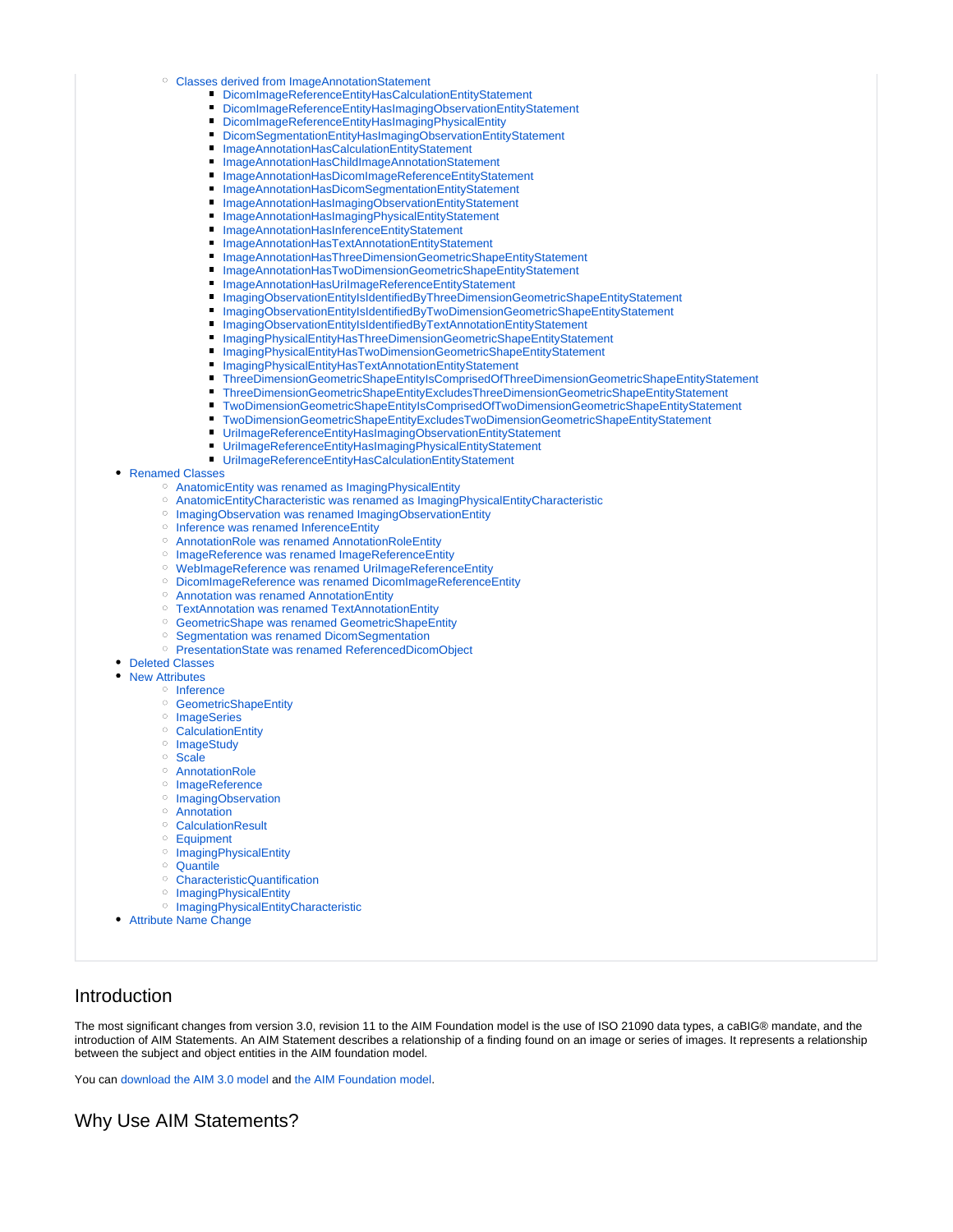The AIM 3.0 model reflects relationships between classes using containment of a source class by a target class, and inheritance such as IS-A relationships. The expressive power of the model is limited by these two types of relationships. No other types of relationships in the AIM 3.0 model are possible and not all necessary relationships are present. For instance, there is no direct relationship between instances of the AnatomicEntity class, e.g. right-upper lobe of lung, and the ImagingObservation class, e.g. mass. Such classes can be indirectly linked to each other only via the Annotation class.

The desire to improve the expressiveness of the AIM model and specific use cases prompted us to create a flexible model of AIM statements. Use cases that led us to change the AIM model from the containment association approach to explicitly stated relationships between two classes follow.

A. Justin Kirby at the NCI's Cancer Imaging Program has a use case for storing information from a mammography case report form (CRF). The CRF has "Associated Findings" or imaging observation characteristics that are associated with the entire breast and are not specific to a mass. Dr. David Channin at Guthrie Clinic also has a similar use case.

B. Dr. Lior Weizman, a research fellow working with Dr. Daniel Rubin, wants to associate calculation results with a DICOM segmentation object.

C. Several AIM users want to capture imaging observations and calculations related directly to image markup.

D. A user wants to capture a measurement of a liver volume from a CT scan to facilitate clinical assessment of liver disorders, to improve decision making in liver transplant surgery and to avoid donor-recipient graft mismatch.

Adding an association relationship between the AnatomicEntity and ImagingObservationCharacteristic resolved the CRF issue. Adding an association between segmentation and calculation satisfied Dr. Weizman's comment. Applying the same approach could satisfy use cases C and D.

As the AIM model is used by an increasing number of users, additional requests will arise that add relationships between classes or create new classes to store other important information related to AIM. Managing and rearranging associations with classes will be too complex to manage without the AIM State ment class and its subclasses.

# <span id="page-2-0"></span>Summary of Changes Between AIM 3.0 and 4.0 Models

AIM 4.0 has eighty [new classes](#page-2-2). Twelve were renamed and four were deleted. Changes were also made to the data types, as explained below.

# <span id="page-2-1"></span>**ISO 21090 Data Types**

The following table shows the renamed data types.

| AIM 3.0 Data Type           | ISO 21090      |
|-----------------------------|----------------|
| boolean                     | BL             |
| CalculationResultIdentifier | Not Applicable |
| <b>ComparisonOperators</b>  | Not Applicable |
| Date                        | ΤS             |
| Double                      | RFAI           |
| Integer                     | INT or II      |
| String                      | ST or Uid      |

The following four AIM 3.0 attributes are now mapped to a single ISO 21090 CD data type.

| AIM 3.0 Data Type      | ISO 21090 |
|------------------------|-----------|
| codeValue              | CD        |
| codeMeaning            | CD        |
| codingSchemeDesignator | CD        |
| codingSchemeVersion    | €         |

# <span id="page-2-2"></span>**New AIM 4.0 Classes**

# <span id="page-2-3"></span>**AnnotationCollection**

The AIM 3.0 model does not support a collection concept. In AIM 3.0, each AIM annotation is stored as a single AIM XML document or AIM DICOM SR. A typical imaging study generates more than one AIM annotation. Managing AIM annotations of the same study becomes an extra activity that AIM implementers have to deal with. The AIM 4.0 foundation model has adopted the ability to store the same type of related AIM annotations as a single source. AIM has two types of annotations: image annotation and annotation-of-annotation. Image annotations annotate images. Annotation-of-annotations annotate other annotations, including image annotations and annotation-of-annotations. AIM 4.0 foundation, therefore, has a mechanism to manage collections of the same type of AIM annotations.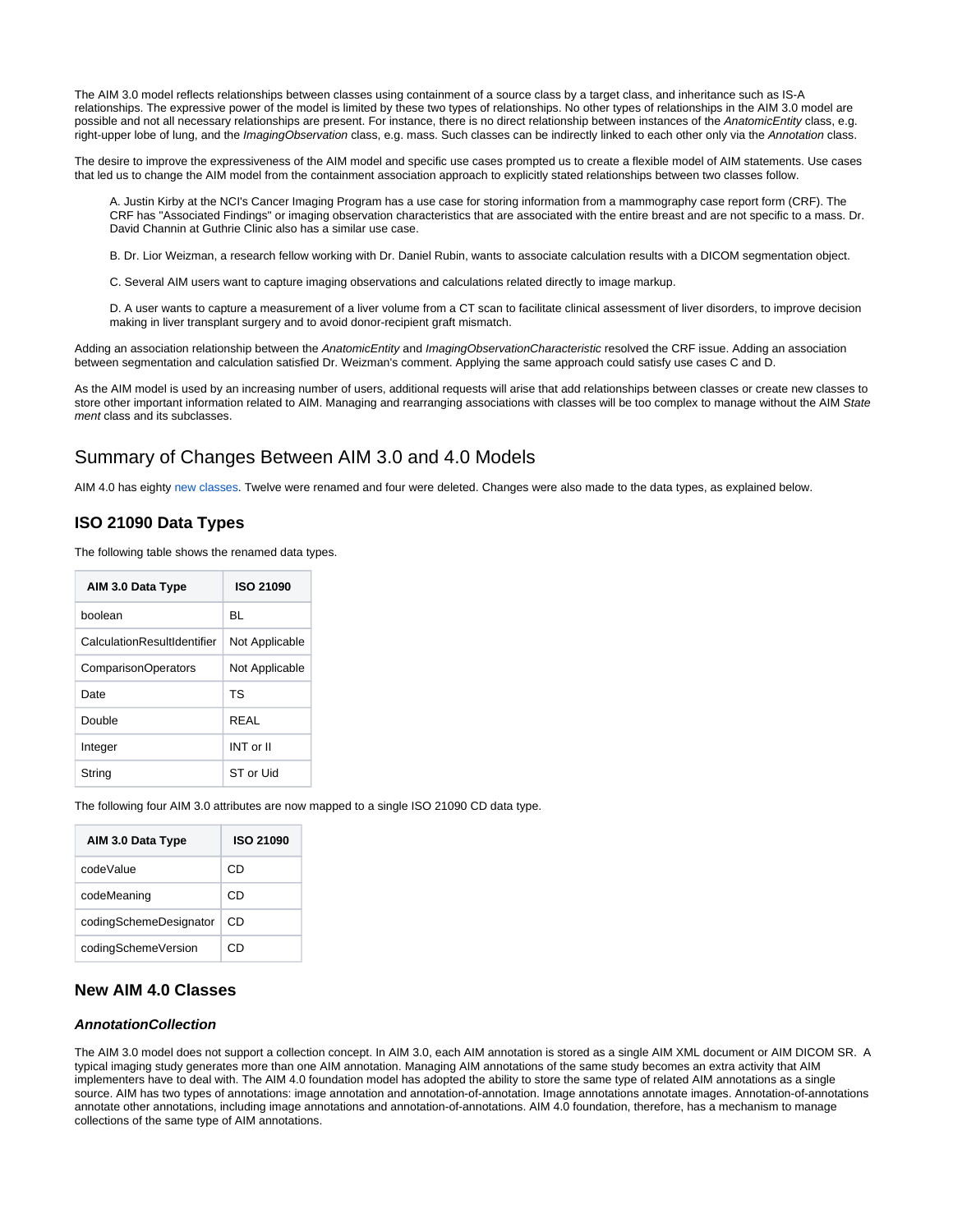The AnnotationCollection abstract class is the parent of ImageAnnotationCollection and AnnotationofAnnotationCollection. It provides the general concept that AIM may contain one or more instances of the same type. It associates with two optional classes used to capture information about a person, software, or software manufacturer that is generating AIM instances.

# <span id="page-3-0"></span>**ImageAnnotationCollection**

This class is one of two root classes in the model. It inherits all AnnotationCollection properties. This class signifies that all members of a collection are of the *ImageAnnotaton* type.

### <span id="page-3-1"></span>**AnnotationofAnnotationCollection**

This class is the second root class in the model. It inherits all AnnotationCollection properties and signifies that all members of a collection are of type Annot atonOfAnnotation.

AnnotationOfAnnotationStatement can be used to create statements about image annotations and annotation-of-annotations.

#### <span id="page-3-2"></span>**AnnotationStatement**

Relationships in the AIM 3.0 model are represented by inheritance or IS-A relationships and association relationships. These two expressions do not always precisely represent what AIM users want to state in annotations. AIM 4.0 foundation introduces subject-predicate-object statement constructs, called AIM statements, to precisely define relationships between two entities: a subject and an object. A subject and an object can come from a set of particular classes in the AIM model. The introduction of AIM statements requires structural and class name changes from the AIM 3.0 model. The following classes in AIM 3.0 model were renamed and can be used as subjects and objects in AIM 4.0 foundation.

- Annotation was renamed as AnnotationEntity.
- AnnatomicEntity was renamed as ImagingPhysicalEntity.
- ImagingObservation was renamed as ImagingObservationEntity.
- Inference was renamed as InferenceEntity.
- AnnotationRole was renamed as AnnotationRoleEntity.
- GeometricShape was renamed as GeometricShapeEntity.
- TextAnnotation was renamed as TextAnnotationEntity.
- ImageReference was renamed as ImageReferenceEntity.
- DicomImageReference was renamed as DicomImageReferenceEntity.
- WebImageReference was renamed as UriImageReferenceEntity.
- Calculation was renamed to CalculationEntity.  $\bullet$

The classes above are derived from the Entity class. Prior relationships between many classes in the AIM 3.0 model have been deleted; see section 4 below for more information. Instead, an AIM statement can be created using the above classes as the subject and object of an AIM statement. The naming convention used to create an AIM statement is a concatenation between subject, predicate, and object. The current predicates in AIM are as follows.

- Excludes
- Has
- IsComparedWith
- IsCompriseOf
- IsFoundIn
- IsIdentifiedBy
- References
- Uses

AnnotationStatement class is the parent of ImageAnnotationStatement and AnnotationOfAnnotationStatement classes. It represents a general concept about a statement used to describe a finding that is addressed on an image or images in a series. A statement concept expresses the most granular information that an AIM annotation can have. An AIM annotation presents its content in a collection of semantic statements. Statements describe things found, measured, and/or graphically annotated on an image. There are three types of statements: AnnotationStatement, AnnotationOfAnnotationStatement and ImageAnnotationStatement.

The AnnotationStatement class has nine different subtypes of annotation statements that can be applied to both AnnotationOfAnnotationStatement and Ima geAnnotationStatement. The classes derived from AnnotationStatement are in the AIM 4.0 foundation UML diagram section called AnnotationStatement (common to both types of annotations).

A Statement class represents relationships via the use of the predicates listed above, inserted between subject and object. Subject and object associations can link to ImagingPhysicalEntity, ImagingObservationEntity, InferenceEntity, ReferencedAnnotationEntity, GeometricShapeEntity, TextAnnotationEntity, Ur ilmageReferenceEntity, SegmentationEntity, DicomImageReferenceEntity, ImageAnnotation, or AnnotationOfAnnotation. Not all combinations between these classes are valid AIM statements. See the AnnotationStatement, AnnotationOfAnnotationStatement, and ImageAnnotationStatement sections in the AIM 4.0 UML diagram for all valid AIM statements.

## <span id="page-3-3"></span>**ImageAnnotationStatement**

This class is a parent class of AIM statements that can only be applied to ImageAnnotation.

#### <span id="page-3-4"></span>**AnnotationOfAnnotationStatement**

This class is a parent class of AIM statements that can only be applied to AnnotationOfAnnotation.

# <span id="page-3-5"></span>**Entity**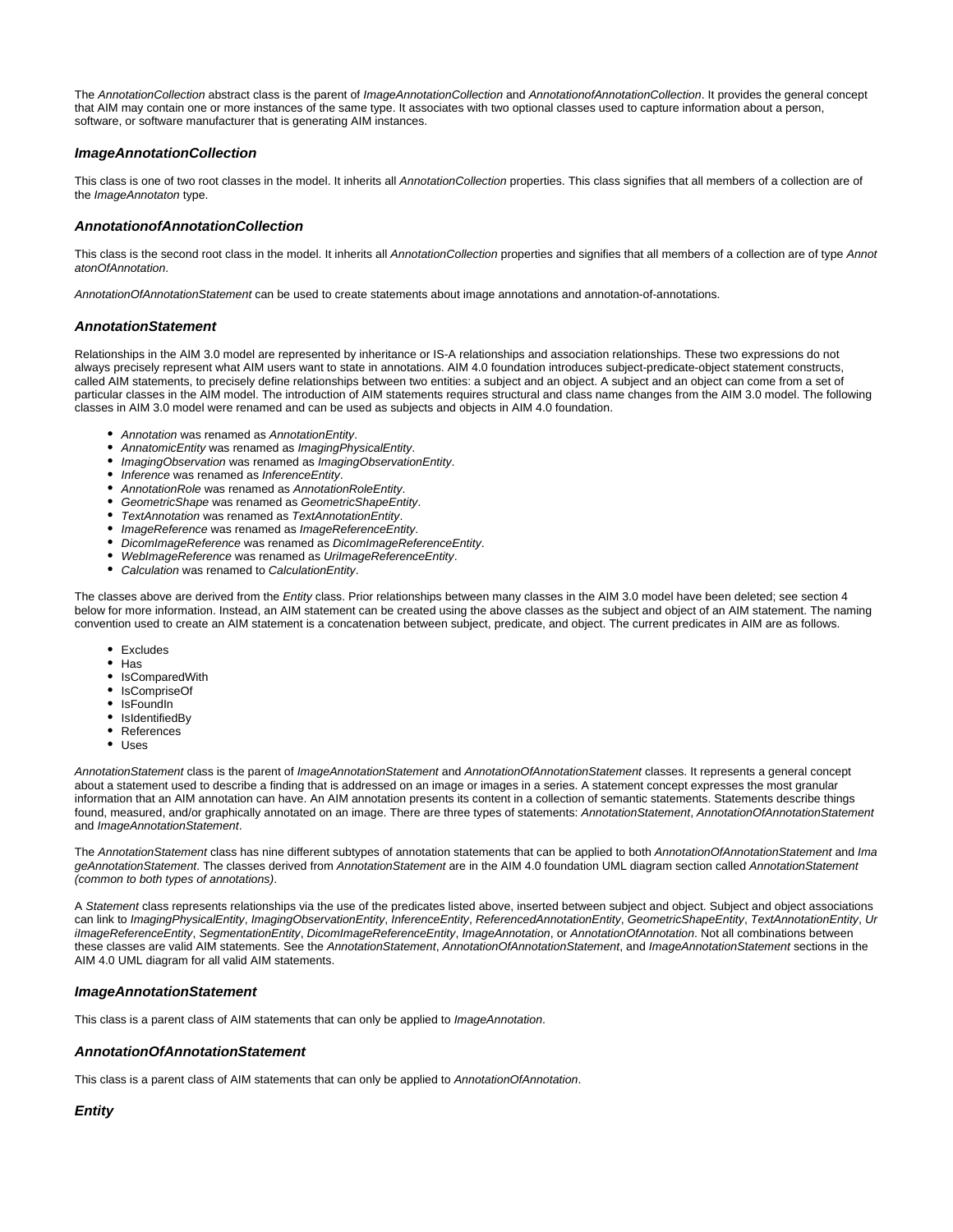The Entity abstract class represents the existence of a thing, concept, observation, calculation, measurement, or graphical drawing in AIM. It is a parent class of all entities that are subjects and objects of AIM statements.

# <span id="page-4-0"></span>**MarkupEntity**

This abstract class represents graphical drawing and textual description that can be placed on an image.

# <span id="page-4-1"></span>**CompactCalculaitonResult**

The result of a calculation captured in a string format. The type attribute of the base class defines the data format in which the string is captured.

A string value of a calculation and its type are determined by the type attribute in this class, which inherits from the CalculationResult class. A type can be an array, binary, histogram, matrix, scalar, URI, or vector. An encoding method is applied to the content of the value attribute. A compression method attribute can be used to define the compression algorithm of the value attribute to reduce the size of the value attribute.

# <span id="page-4-2"></span>**ExtendedCalculationResult**

This class stores a result of a calculation explicitly with the precise location of each element in the result. It supports sparse matrix type results.

#### <span id="page-4-3"></span>**Algorithm**

The class provides well-defined instructions for arriving at results.

#### <span id="page-4-4"></span>**Parameter**

The class represents a set of structured data to be used in the calculation or computation of an algorithm.

#### <span id="page-4-5"></span>**AdjudicationObservation**

An observation is made about the comparison between two or more performers' clinical results (i.e., "adjudication"). It describes a specific time point or all previous time points as well as those explicitly called out.

# <span id="page-4-6"></span>**AuditTrail**

It is used to capture any activity, in coded terms, that requires an entry in the audit trail log, including general and time point lesion observations, time point observations, etc.

#### <span id="page-4-7"></span>**SegmentationEntity**

This is an abstract class representing the result of a segmentation process where digital images are segmented into a set of pixels. These pixels are stored in a separate file from the original images. Segmentation typically represents a region of interest.

#### <span id="page-4-8"></span>**TaskContextEntity**

This class contains identifying and descriptive attributes of the reading session and the reading subtask that result in clinical environment or trial results. The class consists of the overall task and the specific subtask. A task represents a unit of overall work, e.g. "Read all of the available time points for the subjects". It may have one or more subtasks. It can be used to capture planned (scheduled) and to record performed tasks.

## <span id="page-4-9"></span>**ThreeDimensionGeometricShapeEntity**

This abstract class represents three-dimensional coordinates of a graphical drawing that can be placed on an image to identify a region of interest (ROI).

#### <span id="page-4-10"></span>**TwoDimensionGeometricShapeEntity**

This abstract class represents two-dimensional coordinates of a graphical drawing that can be placed on an image to identify a region of interest (ROI).

#### <span id="page-4-11"></span>**TwoDimensionPoint**

This class was originally named Point. A point is defined by a single pixel denoted by a single (column,row) pair.

#### <span id="page-4-12"></span>**TwoDimensionCircle**

This class was originally named Circle. A circle is defined by two (column,row) pairs. The first point is the central pixel. The second point is a pixel on the perimeter of the circle.

#### <span id="page-4-13"></span>**TwoDimensionEllipse**

This class was originally named Ellipse. An ellipse is defined by four pixel (column,row) pairs; the first two points specify the endpoints of the major axis and the second two points specify the endpoints of the minor axis of an ellipse.

#### <span id="page-4-14"></span>**TwoDimensionPolyline**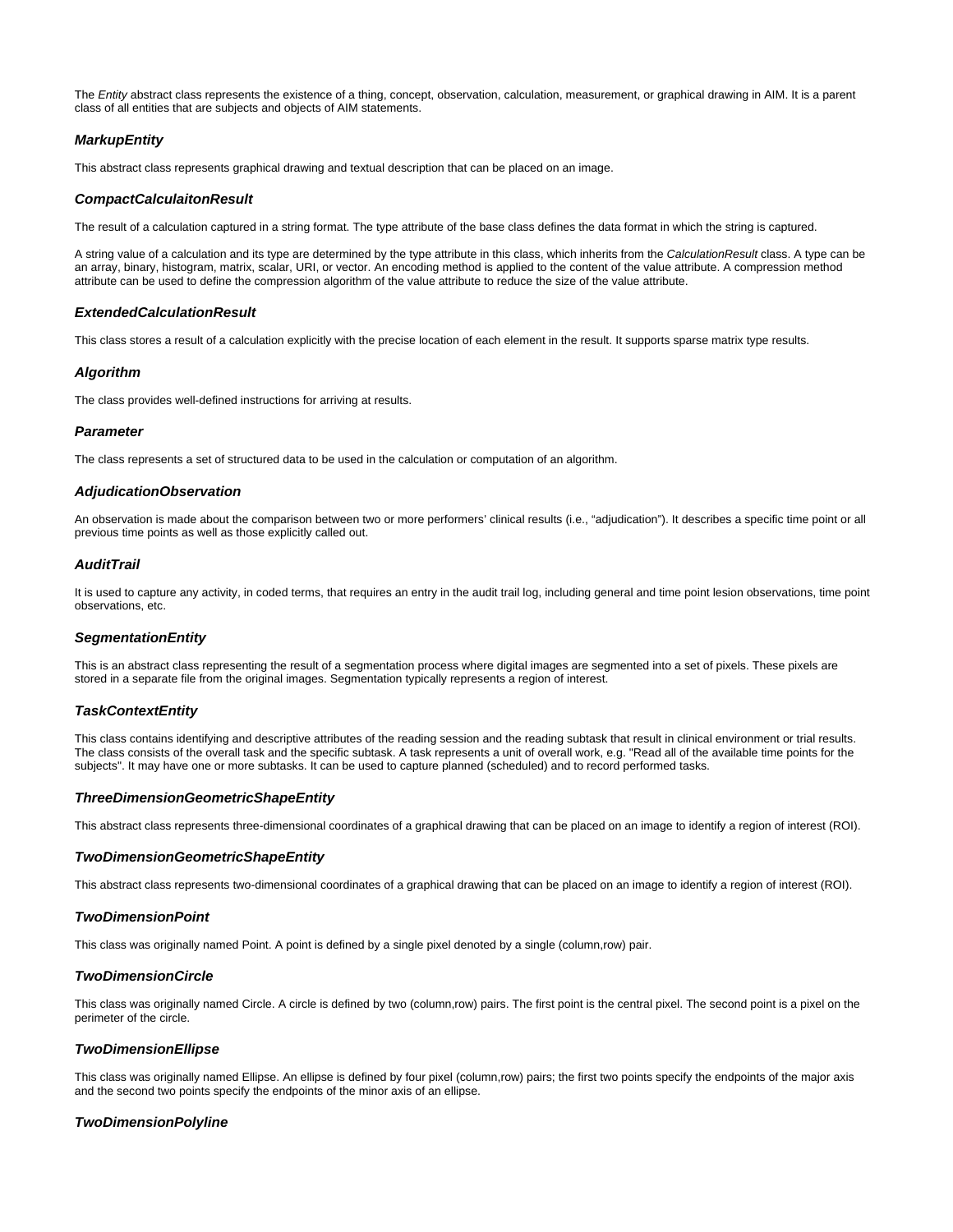This class was originally named Polyline. A polyline is defined by a series of connected line segments with ordered vertices denoted by (column,row) pairs; if the first and last vertices are the same, it is a closed polygon.

# <span id="page-5-0"></span>**TwoDimensionMultipoint**

This class was originally named Multipoint. A multipoint is defined by multiple pixels each denoted by a (column,row) pair.

# <span id="page-5-1"></span>**ThreeDimensionPoint**

This class contains a single location denoted by a single (x,y,z) triplet.

# <span id="page-5-2"></span>**ThreeDimensionMultipoint**

This class contains multiple locations each denoted by an  $(x,y,z)$  triplet. The points need not be coplanar.

# <span id="page-5-3"></span>**ThreeDimensionPolyline**

This class stores a series of connected line segments with ordered vertices denoted by (x,y,z) triplets; the points need not be coplanar.

# <span id="page-5-4"></span>**ThreeDimensionPolygon**

This class stores a series of connected line segments with ordered vertices denoted by (x,y,z) triplets, where the first and last vertices shall be the same forming a polygon; the points shall be coplanar.

# <span id="page-5-5"></span>**ThreeDimensionEllipse**

An ellipse is defined by four (x,y,z) triplets; the first two triplets specify the endpoints of the major axis and the second two triplets specify the endpoints of the minor axis.

# <span id="page-5-6"></span>**ThreeDimensionEllipsoid**

A three-dimensional geometric surface whose plane sections are either ellipses or circles and contains three intersecting orthogonal axes, "a", "b", and "c". The ellipsoid is defined by six (x,y,z) triplets; the first and second triplets specify the endpoints of axis "a", the third and fourth triplets specify the endpoints of axis "b", and the fifth and sixth triplets specify the endpoints of axis "c".

# <span id="page-5-7"></span>**ImagePlane**

The class contains common imaging attributes in the DICOM Image Plane module. DICOM modalities that share the same module are CT, MR, RT, and PET.

# <span id="page-5-8"></span>**GeneralImage**

General Image specifies the Attributes that identify and describe an image within a particular series.

# <span id="page-5-9"></span>**Classes Derived from Annotation Statement that are Common to Both ImageAnnotation and AnnotationOfAnnotation**

# <span id="page-5-10"></span>**CalculationEntityReferencesCalculationEntityStatement**

A calculation result can reference another calculation result without using its referenced calculation outcome.

A use case:

A user wants to store measurement results of left and right ventricular parameters from a cardiac MRI study.

Working with AIM:

- 1. Create an image annotation instance.
- 2. Create a DICOM image reference instance and its associated image study, image series, and image instances.
- 3. Create a calculation result to store the left ventricular measurement.
- 4. Create a calculation result to store the right ventricular measurement.
- 5. Create CalculationEntityReferencesCalculationEntityStatement. It links left and right ventricular measurements.

# <span id="page-5-11"></span>**CalculationEntityUsesCalculationEntityStatement**

A calculation result can use another calculation result for its own computation purposes.

A use case:

A user wants to store mean and standard deviation measurement results from a region of interest in a CT study.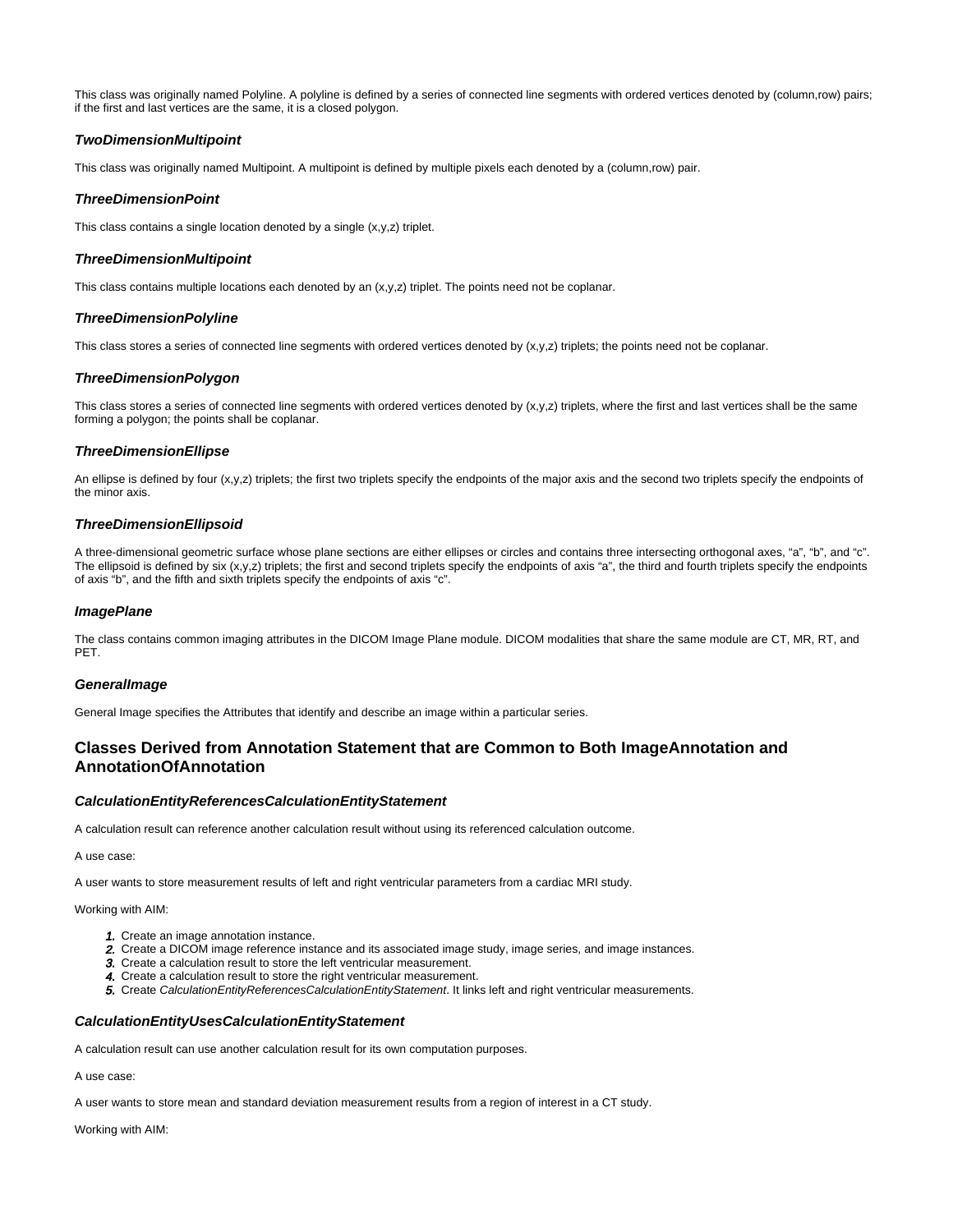- 1. Create an image annotation instance.
- 2. Create a DICOM image reference instance and its associated image study, image series, and image instances.
- 3. Create a markup, which is a region of interest of type polygon.
- 4. Create a calculation result to store the mean value.
- 5. Create a calculation result to store the standard deviation (SD) result. Note that the mean value is used to calculate SD.
- 6. Create CalculationEntityUsesCalculationEntityStatement. It uses SD calculation result as a subject and mean calculation result as an object of the statement.

# <span id="page-6-0"></span>**ImagingObservationEntityHasCalculationEntityStatement**

An image observation can have a calculation result associated with it.

A use case:

A user wants to measure a mass found on an image.

Working with AIM:

- 1. Create an image annotation instance.
- 2. Create a DICOM image reference instance and its associated image study, image series, and image instances.
- 3. Create an imaging observation containing mass, RID3874, RadLex.
- 4. Create a makeup of type line measurement. The line measurement has a length as a result.
- 5. Create a calculation result to store the length of the mass.
- 6. Create ImagingObservationEntityHasCalculationEntityStatement to link between the imaging observation (subject) and calculation results (object).

# <span id="page-6-1"></span>**ImagingObservationEntityIsFoundInImagingPhysicalEntityStatement**

An image observation can be found in an imaging physical entity.

A use case:

A user wants to state that a mass is found on the left upper lobe of the lung.

#### Working with AIM:

- 1. Create an image annotation instance.
- 2. Create a DICOM image reference instance and its associated image study, image series and image instances.
- 3. Create an imaging observation containing mass, RID3874, RadLex.
- 4. Create an imaging physical entity containing left upper lobe, RID1327, RadLex.
- 5. Create ImagingObservationEntityIsFoundInImagingPhysicalEntityStatement to link the imaging observation (subject) and imaging physical entity (object).

### <span id="page-6-2"></span>**ImagingPhysicalEntityHasCalculationEntityStatement**

An imaging physical entity can have a calculation result.

A use case:

A user wants to store a diagnostic measurement of liver size.

Working with AIM:

- 1. Create an image annotation instance.
- 2. Create a DICOM image reference instance and its associated image study, image series, and image instances.
- 3. Create an imaging physical entity containing liver, RID58, RadLex.
- 4. Create a calculation result to store the size of the liver.
- 5. Create ImagingPhysicalEntityHasCalculationEntityStatement to link the imaging physical entity (subject) with the calculation result (object).

#### <span id="page-6-3"></span>**ImagingPhysicalEntityHasImagingObservationEntityStatement**

An image physical entity can have an imaging observation.

A use case:

A user wants to state that there is a mass in the left upper lobe of a patient.

#### Working with AIM:

- 1. Create an image annotation instance.
- 2. Create a DICOM image reference instance and its associated image study, image series and image instances.
- 3. Create an imaging physical entity containing left upper lobe, RID1327, RadLex.
- 4. Create an imaging observation containing mass, RID3874, RadLex.
- 5. Create ImagingPhysicalEntityHasImagingObservationEntityStatement to link imaging physical entity (subject) with imaging observation (object).

# <span id="page-6-4"></span>**AnnotationEntityHasPerformedTaskContextEntityStatement**

The class is used to record an activity or a performed task used to create an AIM instance. The AIM instance may contain zero or more performed tasks. Either the ImageAnnotation or AnnotationOfAnnotation class can be a subject of this statement.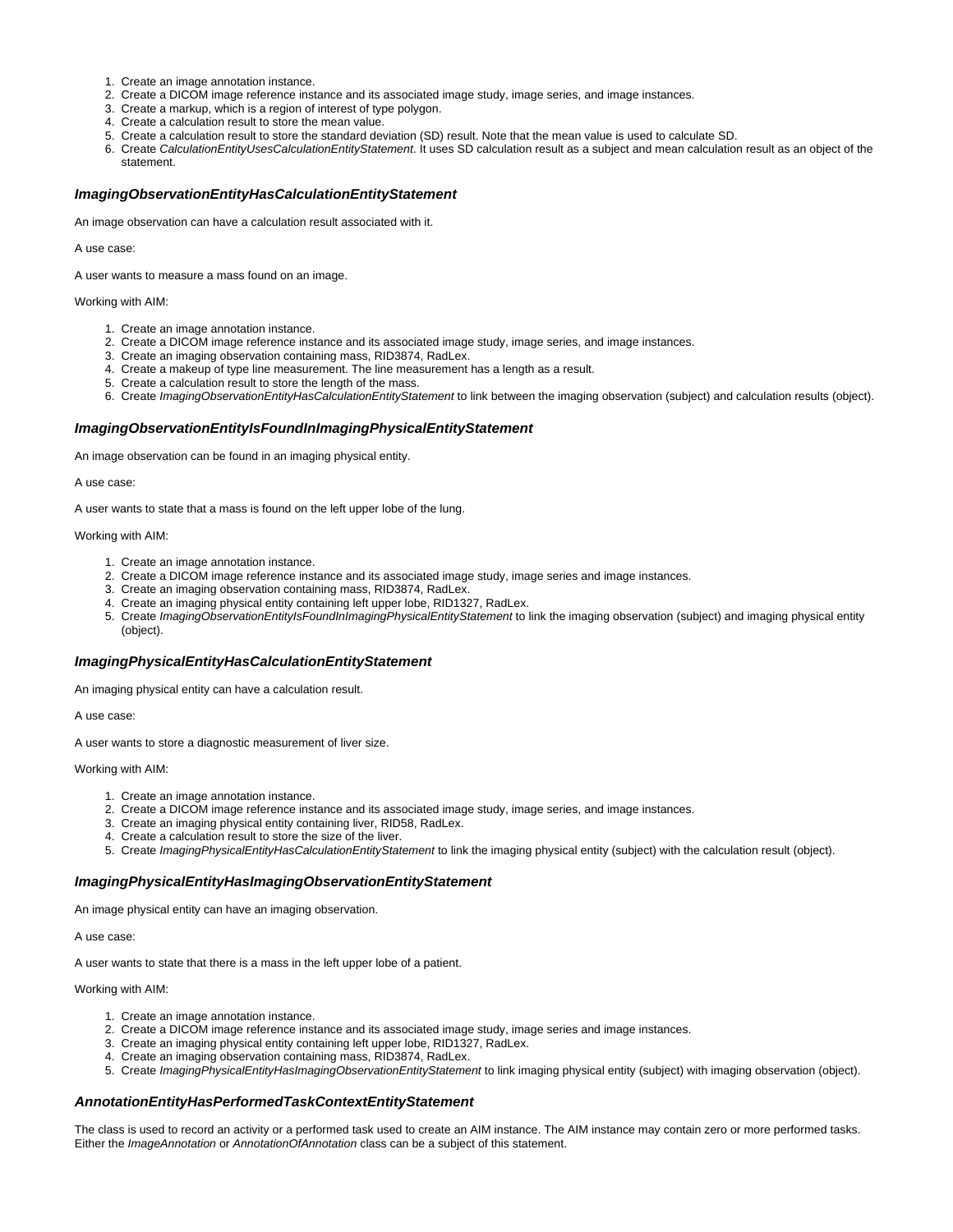A use case:

A user wants to record activities performed to create an AIM instance.

Working with AIM:

For example, a user wants to record lesion activity.

- 1. Create ImageAnnotation.
- 2. Create GeometricShapeEntity and record user makeup.
- 3. Create TaskContextEntity and fill in the required information; e.g., task name and subtask. The task information must be related to markup activity.
- 4. Create AnnotationEntityHasPerformedTaskContextEntityStatement to link ImageAnnotation (subject) with TaskContextEntity (object).

# <span id="page-7-0"></span>**AnnotationEntityHasPlannedTaskContextEntityStatement**

The class is used to record a planned activity or task. The task is used to inform users or computer programs of what activity needs to be performed in order to create an AIM instance. The instance may be created from one or more planned tasks. Either the ImageAnnotation or AnnotationOfAnnotation class can be a subject of this statement.

#### A use case:

A user wants to plan or define activities to be performed in order to create an AIM instance. For example, users want to create a planned activity to guide imaging interpreters in creating an AIM instance.

#### Working with AIM:

- 1. Create ImageAnnotation.
- 2. Create TaskContextEntityand fill in the required information; e.g., task name and subtask. Both subtasks below have the same task information; e. g., search for a lesion in an organ.
	- a. Identify an imaging observation found on an image.
	- b. Identify an anatomic entity location associated with the imaging observation.
- 3. Create AnnotationEntityHasPerformedTaskContextEntityStatement to link ImageAnnotation (subject) with TaskContextEntity (object).

# <span id="page-7-1"></span>**Classes Derived from AnnotationOfAnnotationStatement**

### <span id="page-7-2"></span>**AnnotationOfAnnotationHasAnnotationOfAnnotationStatement**

An instance of AnnotationOfAnnotation has another instance of AnnotationOfAnnotation. An AnnotationOfAnnotation may be used to compare, evaluate or reference one or more instances of AnnotationOfAnnotation and/or ImageAnnotation.

#### A use case:

An adjudicator wants to compare a result in an annotation-of-annotation instance with another image annotation instance.

#### Assumption:

- 1. There is an annotation-of-annotation instance with an additional image annotation instance of the same lesion.
- 2. There is a system capable of reading and extracting information from the annotation-of-annotation instance and image annotation.

Working with AIM:

- 1. Create a new annotation-of-annotation instance.
- 2. Extract calculation result from annotation-of-annotation and other information to display to the user.
- 3. Create AnnotationOfAnnotationHasAnnotationOfAnnotationStatement to link the newly created annotation-of-annotation first (subject) with the existing annotation-of-annotation (object).
- 4. Compare the results of the existing annotation-of-annotation with the user's own measurement and evaluation.
- 5. Create and store the calculation entity after comparing the difference between the two sizes from existing annotation-of-annotation and new measurements.
- 6. Create an inference entity to store the result, such as smaller or larger to the question: "Is the size getting larger or smaller?"
- 7. Create AnnotationOfAnnotationHasCalculationEntityStatement to associate the annotation-of-annotation (subject) with the calculation entity (object).

# <span id="page-7-3"></span>**AnnotationOfAnnotationHasAnnotationRoleEntityStatement**

A given instance of type AnnotationOfAnnotation can have an assigned role. Examples of roles can be baseline, follow-up, referenced case, etc. They are captured in the model as coded terms in the AnnotationRoleEntity class. Some of these roles have been defined in the DICOM standard part 16, Content Mapping Resource. For example:

Baseline Category:

DCM 112074 Target Lesion at Baseline

DCM 112075 Non-Target Lesion at Baseline

DCM 112076 Non-Lesion at Baseline

A use case: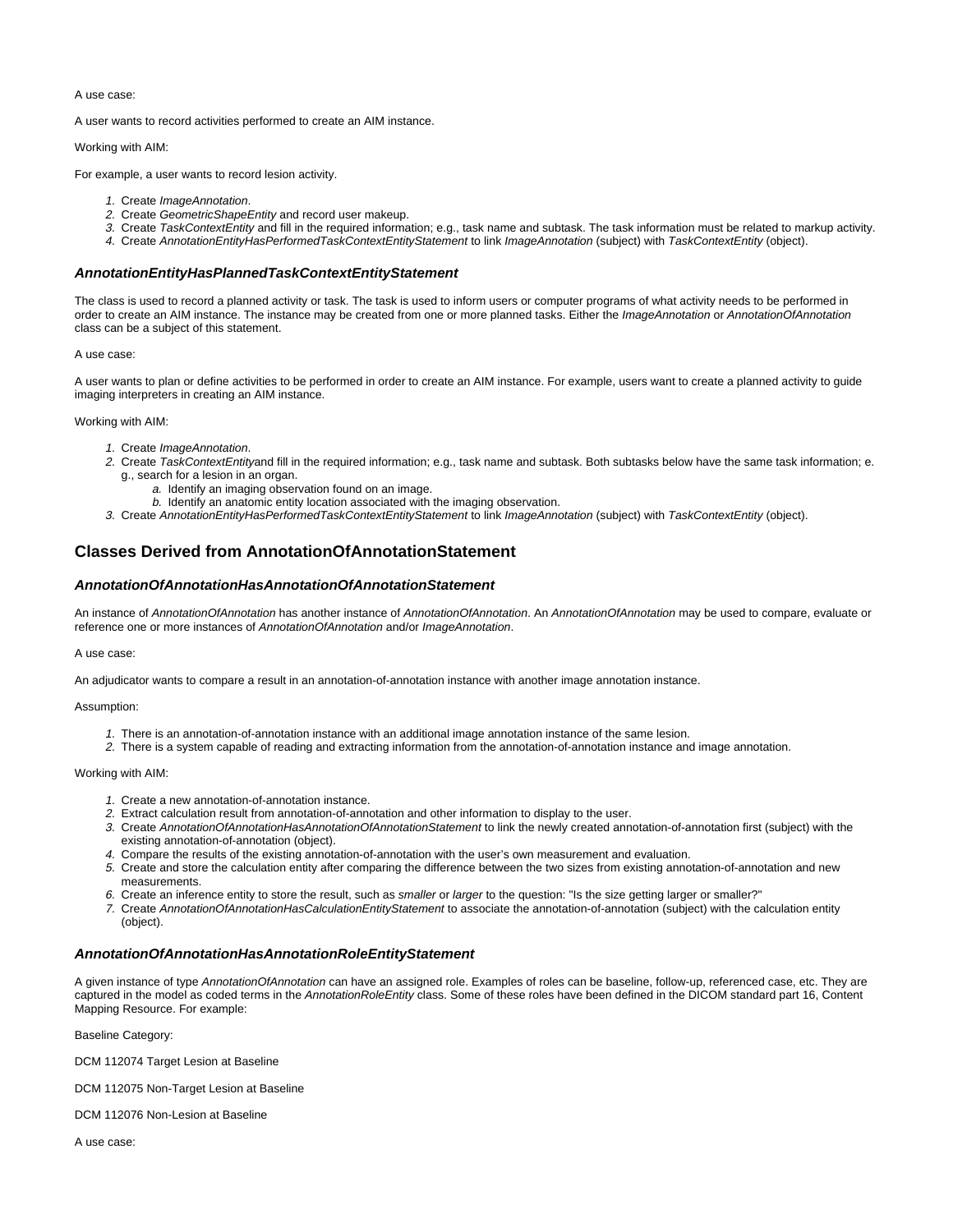A user wants to assign a baseline role to an annotation-of-annotation consisting of image annotations of a non-target lesion.

### Assumption:

1. Image annotations for a non-target lesion were created earlier.

#### Working with AIM:

- 1. Create an annotation-of-annotation instance.
- 2. Create an annotation role entity containing Baseline Category, 112016, DCM.
- 3. The annotation-of-annotation has a statement referencing image annotations with the non-target lesion.
- 4. Create AnnotationOfAnnotationHasAnnotationRoleEntityStatement to link the annotation-of-annotation (subject) to the annotation role entity (object).

### <span id="page-8-0"></span>**AnnotationOfAnnotationHasCalculationEntityStatement**

An instance of AnnotationOfAnnotation can have one or more calculation results. The instance can reference one calculation at a time in a statement. For example, if there are three calculation results, there must be three AnnotationOfAnnotationHasCalculationEntityStatements.

#### A use case:

An adjudicator wants to compute an average size of the mass from the three markups created by three readers.

Assumptions:

- 1. Three image annotations for a target lesion were created earlier from three different readers.
- 2. There is a system capable of reading and extracting information from the three annotations for further computational and manipulation purposes.

#### Working with AIM:

- 1. Create an annotation-of-annotation instance.
- 2. Create three AnnotationOfAnnotationHasImageAnnotationStatements linking annotation-of-annotation (subjects) to image annotations (objects).
- 3. Extract the mass size from each image annotation and calculate an average.
- 4. Create CalculationEntity and store the average result calculation and other required information.
- 5. Create AnnotationOfAnnotationHasCalculationEntityStatement to link the annotation-of-annotation (subject) to the calculation entity (object).

### <span id="page-8-1"></span>**AnnotationOfAnnotationHasImageAnnotationStatement**

An instance of AnnotationOfAnnotation can reference existing image annotations. Results from image annotations can be used for further analysis, computation, comparison, reference, etc.

#### A use case:

An adjudicator wants to annotate a study read by three different readers.

#### Assumption:

- 1. Three image annotations for a target lesion were created earlier from three different readers.
- 2. There is a system capable of reading and extracting information from the three annotations for further computational and manipulation purposes.

#### Working with AIM:

- 1. Create an annotation-of-annotation instance.
- 2. Create three AnnotationOfAnnotationHasImageAnnotationStatements to link the annotation-of-annotation (subject) with each instance of image annotation (object).
- 3. The adjudicator may want to create additional imaging physical entity statements and imaging observation entity statements, etc.

# <span id="page-8-2"></span>**AnnotationOfAnnotationHasImagingObservationEntityStatement**

An instance of AnnotationOfAnnotation can have one or more imaging observations associated with the instance. AnnotationOfAnnotationHasImagingObse rvationEntityStatement expresses a relationship between the instance of AnnotationOfAnnotation and an imaging observation.

#### A use case:

An adjudicator wants to annotate imaging observations on a study read by three different readers.

#### Assumption:

- 1. Three image annotations for a target lesion were created earlier from three different readers.
- 2. There is a system capable of reading and extracting information from the three annotations for further computational and manipulation purposes.

- 1. Create an annotation-of-annotation instance.
- 2. Create three AnnotationOfAnnotationHasImageAnnotationStatements linking annotation-of-annotation (subject) to image annotations (objects).
- 3. Create an ImagingObservationEntity and store the related question, the imaging observation result, and optional information. See ImagingObserva tionEntity.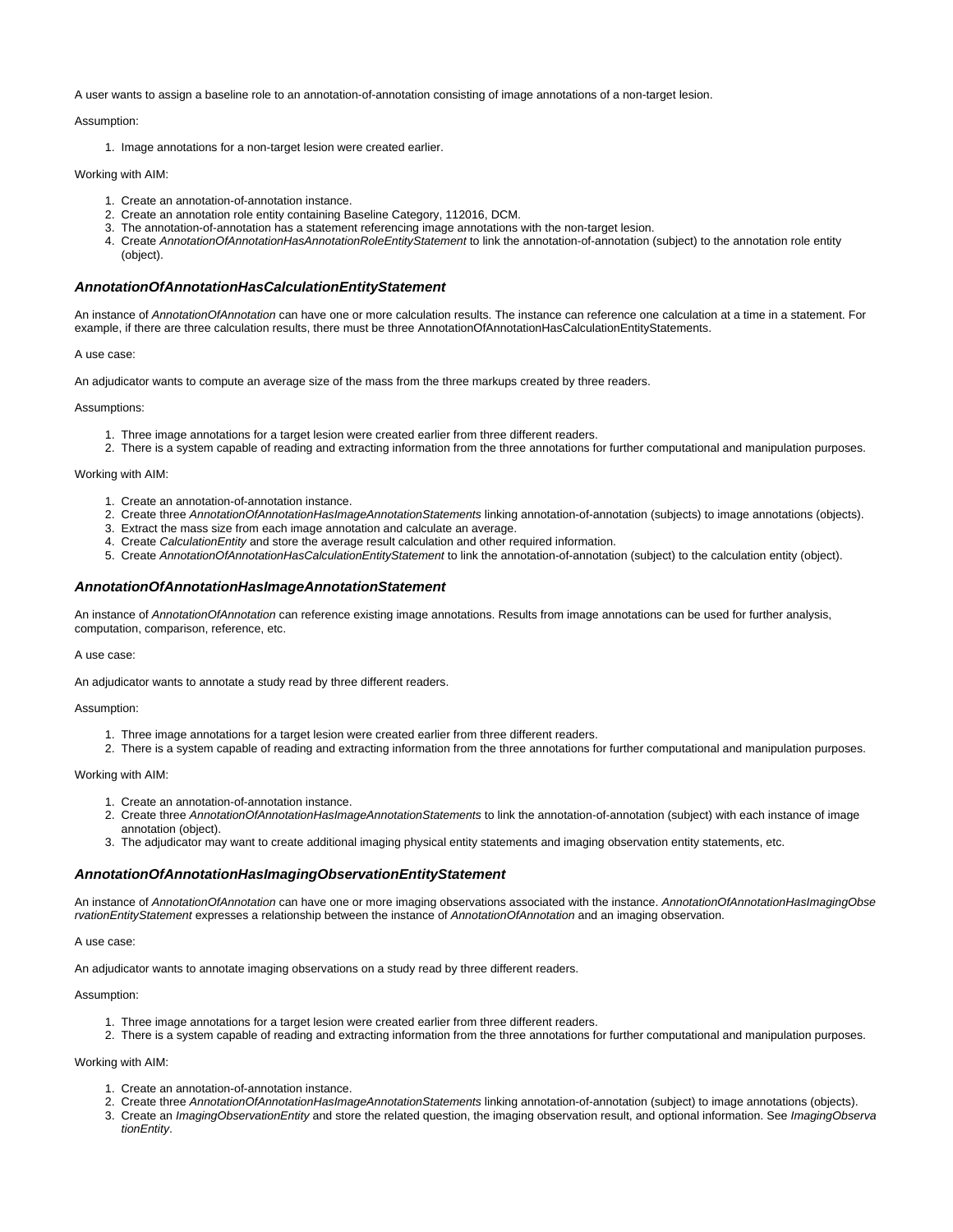4. Create an AnnotationOfAnnotationHasImagingObservationEntityStatement to link annotation-of-annotation (subject) to the imaging observation entity (object).

# <span id="page-9-0"></span>**AnnotationOfAnnotationHasImagingPhysicalEntityStatement**

An instance of AnnotationOfAnnotation can reference an imaging physical entity, an anatomical part, or a physical object that can be identified on an image

#### A use case:

An adjudicator wants to annotate an imaging physical entity on a study read by three different readers.

Assumption:

- 1. Three image annotations for a target lesion were created earlier by three different readers.
- 2. There is a system capable of reading and extracting information from the three annotations for further computational and manipulation purposes.

Working with AIM:

- 1. Create an annotation-of-annotation instance.
- 2. Create three AnnotationOfAnnotationHasImageAnnotationStatements linking annotation-of-annotation (subject) to image annotations (objects).
- 3. Create ImagingPhysicalEntity and store the related question, the imaging physical entity result, and optional information. See ImagingPhysicalEntit .
- 4. Create an AnnotationOfAnnotationHasImagingPhysicalEntityStatement to link the annotation-of-annotation (subject) to the imaging physical entity (object).

### <span id="page-9-1"></span>**AnnotationOfAnnotationHasInferenceEntityStatement**

An instance of AnnotationOfAnnotation can have a conclusion derived by interpreting images and/or other supplemental information related to the images. The conclusion is stored in InferenceEntity.

#### A use case:

An adjudicator wants to provide a medical conclusion to a study read by three different readers.

#### Assumption:

- 1. Three image annotations for a target lesion were created earlier from three different readers.
- 2. There is a system capable of reading and extracting information from the three annotations for further computational and manipulation purposes.

#### Working with AIM:

- 1. Create an annotation-of-annotation instance.
- 2. Create three AnnotationOfAnnotationHasImageAnnotationStatements linking annotation-of-annotation (subject) to image annotations (object).
- 3. Create an InferenceEntity and store the related question and medical conclusion. See InferenceEntity.
- 4. Create AnnotationOfAnnotationHasInferenceEntityStatement to link the annotation-of-annotation (subject) to the inference entity (object).

#### <span id="page-9-2"></span>**AnnotationOfAnnotationIsComparedWithAnnotationOfAnnotationStatement**

An instance of AnnotationOfAnnotation can be compared to another instance of AnnotationOfAnnotation. AIM users can further create CalculationEntityIsC omparedWithCalculationEntityStatement to compare a calculation result from the subject AnnotationOfAnnotation instance with a calculation result from the object AnnotationOfAnnotation.

#### A use case:

An adjudicator wants to compare annotation-of-annotations' calculation results from two different time points--baseline and first follow-up.

#### Assumption:

- 1. There are two annotation-of-annotations from two time points, baseline and the first follow-up.
- 2. There is a system capable of reading and extracting information from the annotations for further computational and manipulation purposes.

#### Working with AIM:

- 1. Create an annotation-of-annotation instance.
- 2. Create two AnnotationOfAnnotationHasAnnotationOfAnnotationStatements linking a newly created annotation-of-annotation (subject) to the two existing annotation-of-annotations (objects).
- 3. Create an AnnotationOfAnnotationIsComparedWithAnnotationOfAnnotationStatement to link baseline (subject) and follow-up (object) instances.
- 4. Extract a calculation result from the baseline and the first follow-up annotation-of-annotation instances.
- 5. Compare results.
- 6. Create and store the calculation entity if comparing the difference between two sizes.
- 7. Create an inference entity to store the result, such as smaller or larger, to the question "Is the size getting larger or smaller?"
- 8. Create an AnnotationOfAnnotationHasCalculationEntityStatement to associate the annotation-of-annotation (subject) with the calculation entity (object).
- 9. Create an AnnotationOfAnnotationHasInferenceEntityStatement to associate the annotation-of-annotation (subject) with an inference entity (object).

### <span id="page-9-3"></span>**AnnotationOfAnnotationIsComparedWithImageAnnotationStatement**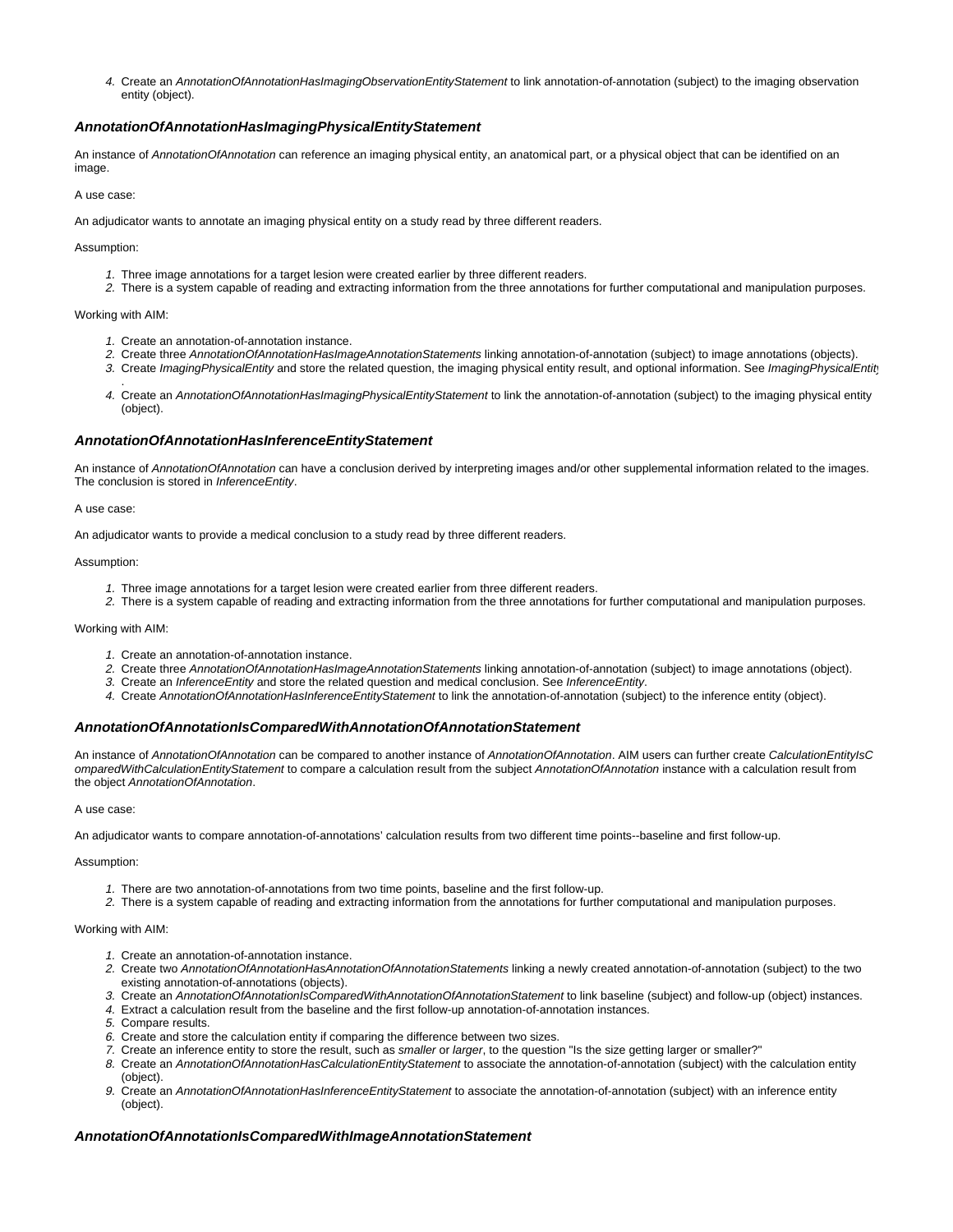An instance of AnnotationOfAnnotation can be compared with an instance of ImageAnnotation. AIM users can further create a CalculationEntityIsCompare dWithCalculationEntityStatement to compare a calculation result from the subject AnnotationOfAnnotation instance with a calculation result from the object I mageAnnotation.

#### A use case:

An adjudicator wants to compare an annotation-of-annotation calculation result from the baseline and an image annotation created by a reader from the first follow-up.

Assumption:

- 1. There is an annotation –f-annotation from the first time point and an image annotation from the first follow-up.
- 2. There is a system capable of reading and extracting information from the annotations for further computational and manipulation purposes.

#### Working with AIM:

- 1. Create an annotation-of-annotation instance.
- 2. Create an AnnotationOfAnnotationHasAnnotationOfAnnotationStatement linking the annotation-of-annotation (subject) to the baseline annotationof-annotation (object).
- 3. Create an AnnotationOfAnnotationHasImageAnnotationStatement linking the annotation-of-annotation (subject) to the first follow-up image annotation (object).
- 4. Create AnnotationOfAnnotationIsComparedWithImageAnnotationStatement to link the baseline annotation-of-annotation (subject) with the followup image annotation (object).
- 5. Extract a calculation result from the baseline annotation-of-annotation and first follow-up image annotation.
- 6. Compare results.
- 7. Create and store the calculation entity if comparing the difference between two sizes.
- 8. Create an inference entity to store the result, such as smaller or larger, to the question "Is the size getting larger or smaller?"
- 9. Create an AnnotationOfAnnotationHasCalculationEntityStatement to associate the annotation-of-annotation (subject) with a calculation entity (object).
- 10. Create an AnnotationOfAnnotationHasInferenceEntityStatement to associate the annotation-of-annotation (subject) with inference entity (object).

# <span id="page-10-0"></span>**CalculationEntityIsComparedWithCalculationEntityStatement**

When an AIM user wants to compare two calculation results, the user can use CalculationEntityIsComparedWithCalculationEntityStatement to identify a subject and object of calculation results.

This statement should not exist alone. There should be a statement such as AnnotationOfAnnotationIsComparedWithAnnotationOfAnnotationStatement or AnnotationOfAnnotationIsComparedWithImageAnnotationStatement existing alongside the CalculationEntityIsComparedWithCalculationEntityStatement.

#### A use case:

An adjudicator wants to compare an annotation-of-annotation calculation result from the baseline and an image annotation created by a reader from the first follow-up.

#### Assumption:

- 1. There is an annotation-of-annotation from the first time point and image annotation from the first follow-up.
- 2. There is a system capable of reading and extracting information from the annotations for further computational and manipulation purposes.

Working with AIM:

- 1. Create an annotation-of-annotation instance.
- 2. Create AnnotationOfAnnotationHasAnnotationOfAnnotationStatement linking the annotation-of-annotation (subject) to the baseline annotation-ofannotation (object).
- 3. Create an AnnotationOfAnnotationHasImageAnnotationStatement linking the annotation-of-annotation to the first follow-up image annotation (object).
- 4. Create an AnnotationOfAnnotationIsComparedWithImageAnnotationStatement to link the baseline annotation-of-annotation (subject) with the follow-up image annotation (object).
- 5. Create CalculationEntityIsComparedWithCalculationEntityStatement to link the calculation from the baseline annotation-of-annotation (subject) with the calculation from the image annotation (object).
- 6. Extract a calculation result from the baseline annotation-of-annotation and the first follow-up image annotation.
- 7. Compare the results.
- 8. Create and store the calculation entity if comparing the difference between two sizes.
- 9. Create an inference entity to store the result, such as smaller or larger, to the question "Is the size getting larger or smaller?"
- 10. Create an AnnotationOfAnnotationHasCalculationEntityStatement to associate the annotation-of-annotation (subject) with a calculation entity (object).
- 11. Create an AnnotationOfAnnotationHasInferenceEntityStatement to associate the annotation-of-annotation (subject) with an inference entity (object).

# <span id="page-10-1"></span>**ImageAnnotationHasAnnotationRoleEntityStatement**

This class is used to assign an annotation role to an image annotation. For example, an image annotation can be a baseline in one study but a follow-up in another study.

A use case:

A user wants to assign a baseline role to an image annotation of a non-target lesion.

Assumption: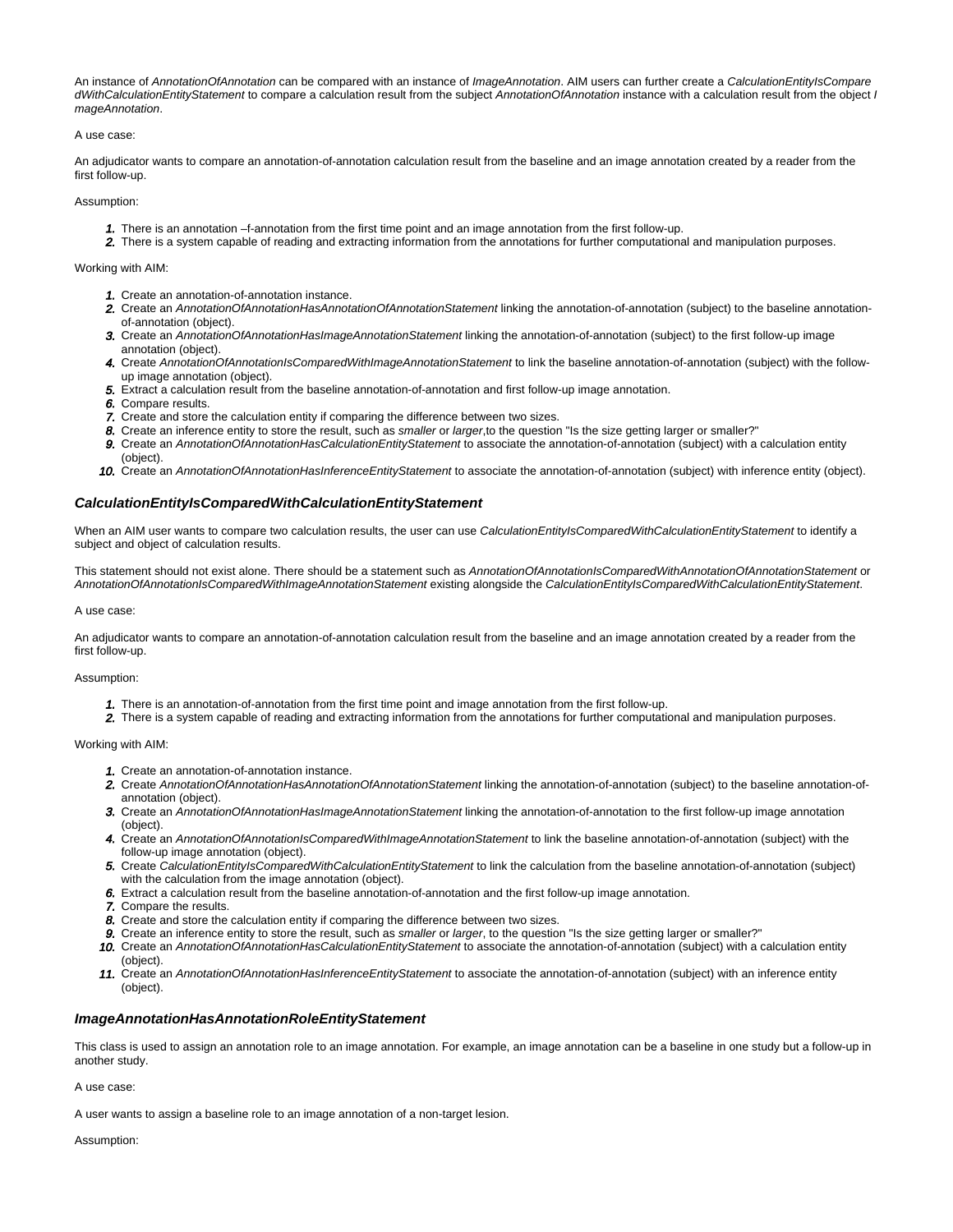An image annotation for a non-target lesion was created earlier.

Working with AIM:

- 1. Create an annotation-of-annotation instance.
- 2. Create an annotation role entity containing Baseline Category, 112016, DCM.
- 3. Create an AnnotationOfAnnotationHasImageAnnotationStatement to link an annotation-of-annotation (subject) with an image annotation (object).
- 4. Create an ImageAnnotationHasAnnotationRoleEntityStatement to link the image annotation (subject) to the annotation role entity (object).

### <span id="page-11-0"></span>**ImageAnnotationIsComparedWithImageAnnotationStatement**

An instance of ImageAnnotation is compared with another instance of ImageAnnotation. AIM users can further create CalculationEntityIsComparedWithCal culationEntityStatement to compare a calculation result from the subject ImageAnnotation instance with a calculation result from the object ImageAnnotation

#### A use case:

.

An adjudicator wants to compare image annotation calculation results from two different time points, baseline and the first follow-up.

#### Assumption:

- 1. There are two image annotations from two time points--baseline and the first follow-up.
- 2. There is a system capable of reading and extracting information from the annotations for further computational and manipulation purposes.

#### Working with AIM:

- 1. Create an annotation-of-annotation instance.
- 2. Create two AnnotationOfAnnotationHasImageAnnotationStatement annotation-of-annotation statements to link the annotation-of-annotation (subject) to each image annotation instance (object).
- 3. Create an ImageAnnotationIsComparedWithImageAnnotationStatement to link baseline (subject) and follow-up (object) instances.
- 4. Extract calculation results from the baseline and the first follow-up image annotation instances.
- 5. Compare the results.
- 6. Create and store the calculation entity if comparing the difference between two sizes.
- 7. Create an inference entity to store the result, such as smaller or larger, to the question "Is the size getting larger or smaller?", PRV-SIZE01 and Private.
- 8. Create an AnnotationOfAnnotationHasCalculationEntityStatement to associate the annotation-of-annotation (subject) with a calculation entity (object).
- 9. Create an AnnotationOfAnnotationHasInferenceEntityStatement to associate the annotation-of-annotation (subject) with an inference entity (object).

#### <span id="page-11-1"></span>**ImageAnnotationIsComparedWithAnnotationOfAnnotationStatement**

An instance of ImageAnnotation is compared with another instance of AnnotationOfAnnotation. AIM users can further create CalculationEntityIsCompared WithCalculationEntityStatement to compare a calculation result from the subject AnnotationOfAnnotation instance with a calculation result from the object I mageAnnotation.

#### A use case:

A user wants to compare an image annotation calculation result with an annotation-of-annotation calculation result created by an adjudicator.

#### Assumption:

- 1. There is an image annotation with a calculation result.
- 2. There is an annotation-of-annotation with a calculation result.
- 3. There is a system capable of reading and extracting information from the annotations for further computational and manipulation purposes.

#### Working with AIM:

- 1. Create an annotation-of-annotation instance.
- 2. Create an AnnotationOfAnnotationHasAnnotationOfAnnotationStatement to link the annotation-of-annotation (subject) with the referenced annotation-of-annotation (object).
- 3. Create an AnnotationOfAnnotationHasImageAnnotationStatement to link the annotation-of-annotation (subject) with the instance of image annotation (object).
- 4. Create an ImageAnnotationIsComparedWithAnnotationOfAnnotationStatement to link the image annotation (subject) with the referenced annotation-of-annotation (object).
- 5. Extract the calculation results from annotation-of-annotation and image annotation.
- 6. Compare results.
- 7. Create and store the calculation entity after comparing the difference between the two sizes.
- 8. Create an inference entity to store the result, such as smaller or larger, to the question "Is the size getting larger or smaller?"
- 9. Create an AnnotationOfAnnotationHasCalculationEntityStatement to associate the annotation-of-annotation (subject) with calculation entity (object).
- 10. Create an AnnotationOfAnnotationHasInferenceEntityStatement to associate the annotation-of-annotation (subject) with inference entity (object).

# <span id="page-11-2"></span>**Classes derived from ImageAnnotationStatement**

# <span id="page-11-3"></span>**DicomImageReferenceEntityHasCalculationEntityStatement**

A DICOM image can have a calculation associated with the image.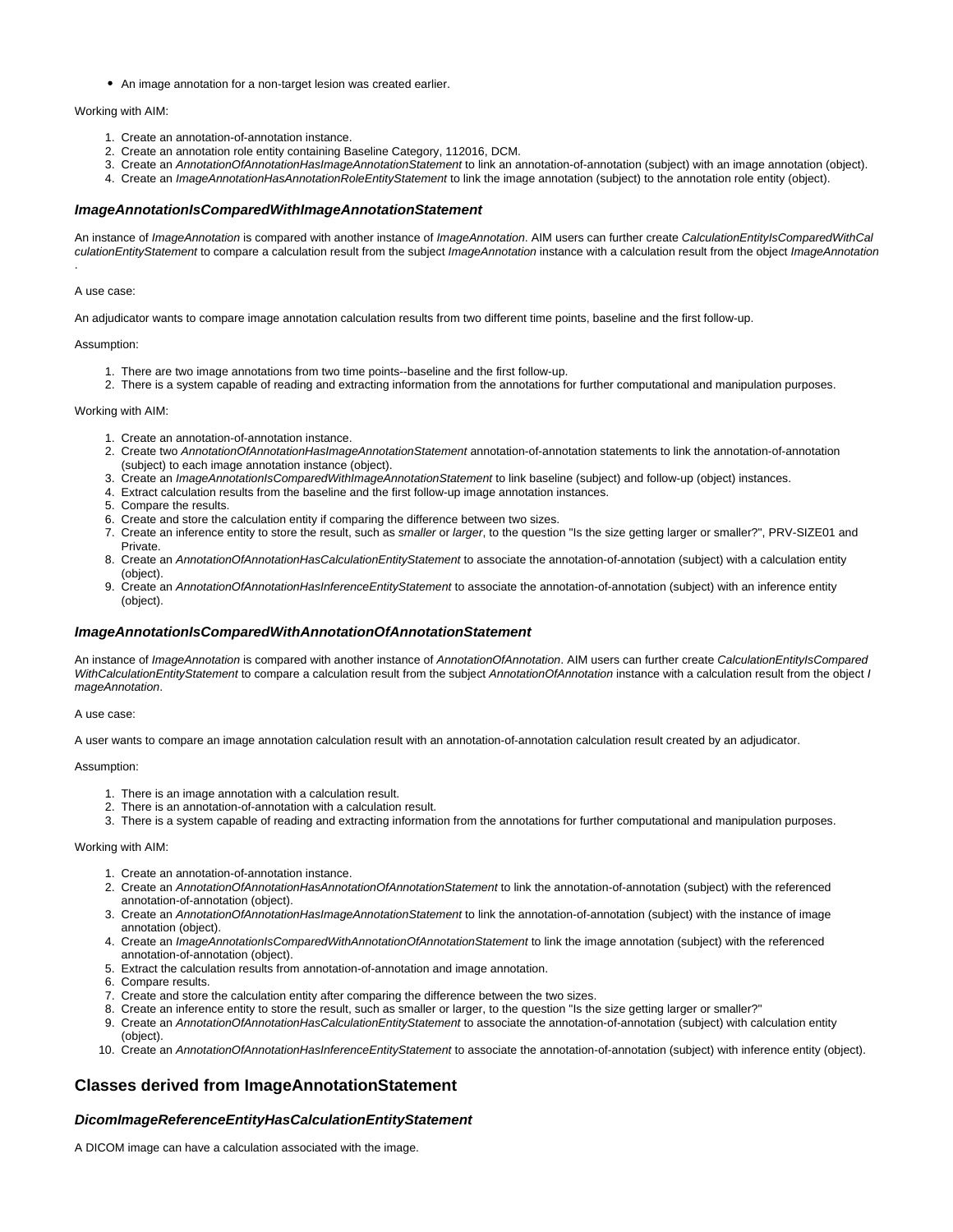A use case:

A user wants to store a calculation result associated with a DICOM image. The calculation comes from a region of interest (ROI) of a mass. The user uses a freehand drawing tool to outline the mass region.

Working with AIM:

- 1. Create an image annotation instance.
- 2. Create DicomImageReferenceEntity containing an image with a mass.
- 3. Create ImageAnnotationHasDicomImageReferenceEntityStatement to link the image annotation (subject) to the DICOM image reference entity (object).
- 4. The user creates the ROI of the mass.
- 5. Compute area of the mass.
- 6. Create CalculationEntity and store the ROI result.
- 7. Create DicomImageReferenceEntityHasCalculationEntityStatement to link the DICOM image (subject) with the calculation entity (object).

#### <span id="page-12-0"></span>**DicomImageReferenceEntityHasImagingObservationEntityStatement**

A DICOM image, captured in DicomImageReferenceEntity, can be associated with an imaging observation, captured in ImagingObservationEntity, to describe an observation on the image.

A use case:

A user wants to store an imaging observation associated with a DICOM image.

Working with AIM:

- 1. Create an image annotation instance.
- 2. Create DicomImageReferenceEntity containing an image with a mass.
- 3. Create an ImageAnnotationHasDicomImageReferenceEntityStatement to link the image annotation (subject) to the DICOM image reference entity (object).
- 4. The user creates ROI of the mass.
- 5. The user provides an imaging observation with the values of mass, RID3874, RadLex.
- 6. Create ImagingObservationEntity and store the value above.
- 7. Create DicomImageReferenceEntityHasImagingObservationEntityStatement to link the DICOM image (subject) with the imaging observation entity (object).

# <span id="page-12-1"></span>**DicomImageReferenceEntityHasImagingPhysicalEntity**

A DICOM image, captured in DicomImageReferenceEntity, can associate with an image physical entity, captured in ImagingPhysicalEntity, to describe an observation on the image.

A use case:

A user wants to store an imaging physical entity associated with a DICOM image.

Working with AIM:

- 1. Create an image annotation instance.
- 2. Create DicomImageReferenceEntity containing an image with a mass.
- 3. Create ImageAnnotationHasDicomImageReferenceEntityStatement to link the image annotation (subject) to the DICOM image reference entity (object).
- 4. The user creates the ROI of the mass.
- 5. The user provides an imaging physical entity with the values of left upper lobe, RID1327, RadLex.
- 6. Create ImagingPhysicalEntity and store the value above.
- 7. Create DicomImageReferenceEntityHasImagingPhysicalEntity to link DICOM image (subject) with the imaging physical entity (object).

#### <span id="page-12-2"></span>**DicomSegmentationEntityHasImagingObservationEntityStatement**

A DICOM segmentation object can have an imaging observation to further describe the segmentation object.

A use case:

A user wants to associate a DICOM segmentation with an imaging observation.

#### Assumption:

There is a system capable of creating a DICOM segmentation object based on a user ROI for a set of images in a series.

- 1. Create an image annotation instance.
- 2. Create DicomImageReferenceEntity containing images with a mass.
- 3. Create ImageAnnotationHasDicomImageReferenceEntityStatement to link the image annotation (subject) to the DICOM image reference entity (object).
- 4. The user designates the ROI of the mass.
- 5. The system creates a DICOM segmentation object.
- 6. Create DicomSegmentationEntity with the required information from step 5.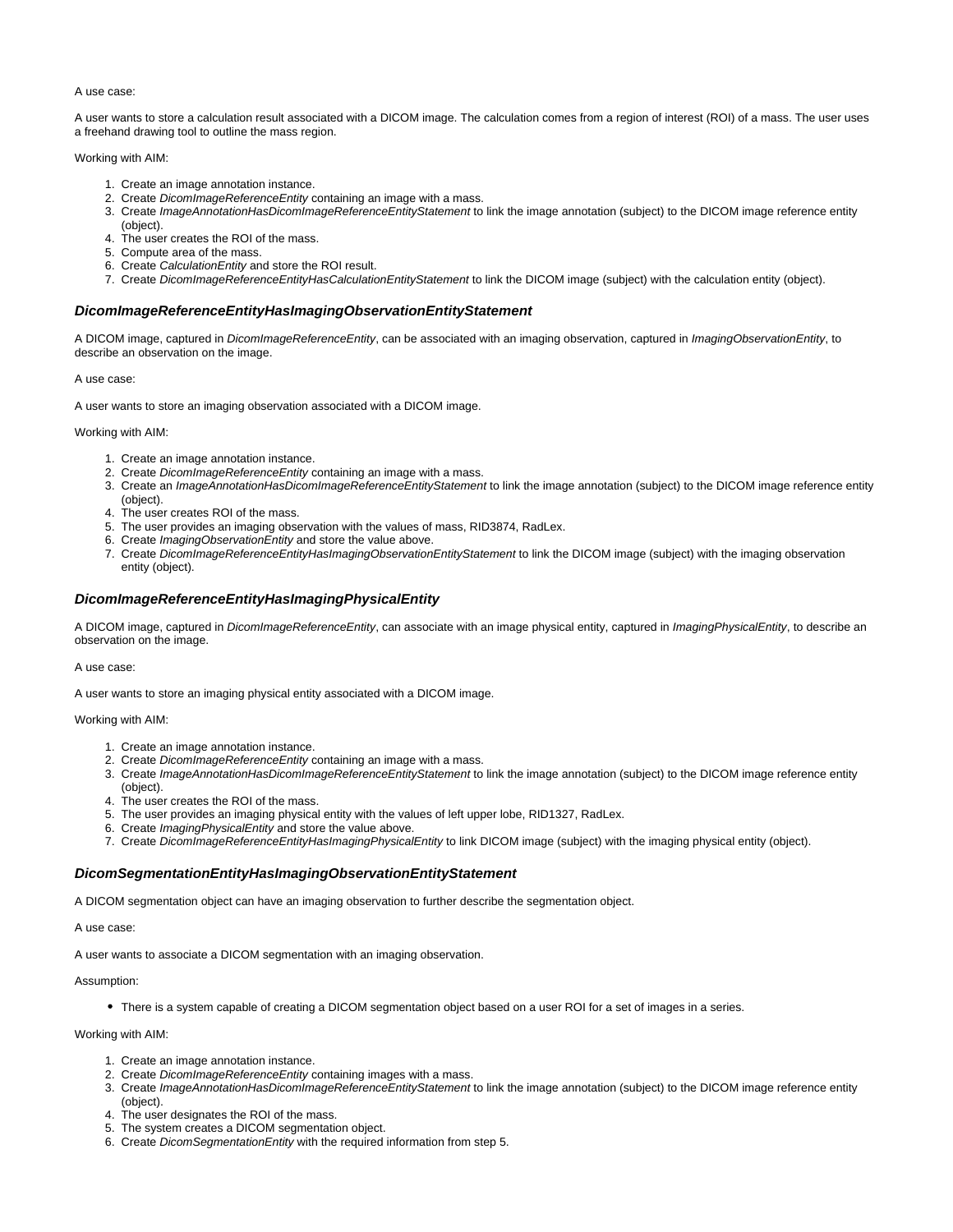- 7. The user provides an imaging observation with values of mass, RID3874, RadLex.
- 8. Create ImagingObservationEntity and store the value above.
- 9. Create DicomSegmentationEntityHasImagingObservationEntityStatement to link DICOM segmentation entity (subject) with the imaging observation entity (object).

# <span id="page-13-0"></span>**ImageAnnotationHasCalculationEntityStatement**

An image annotation can have a calculation result associated with it.

A use case:

A user wants to compute and store a size of the mass from an image.

Working with AIM:

- 1. Create an image annotation instance.
- 2. Create a markup to measure the size of a mass.
- 3. Extract the mass size.
- 4. Create Calculation Entity and store the result and other required information from step 3.
- 5. Create ImageAnnotationHasCalculationEntityStatement to link the image annotation (subject) to the calculation entity (object).

#### <span id="page-13-1"></span>**ImageAnnotationHasChildImageAnnotationStatement**

An image annotation can have a child image annotation. This represents a hierarchical structure between images. A child image implicitly has a parent image. A use case of this type of statement is a diagnostic mammogram image that has another magnification image associated with the diagnostic image. Another use case is a whole slide image with a 10X magnification factor that may have a section of the image magnified and stored as a separate image. Both images can have a parent-child relationship.

A use case:

A user wants to link a mammography image with a corresponding magnification image.

Assumption:

• There is a *DicomImageReferenceEntity* containing the original image.

#### Working with AIM:

- 1. Create an image annotation instance.
- 2. User views a left mediolateral oblique (MLO)
- 3. User creates a magnification view of the ROI and save it as a DICOM secondary captured image.
- 4. Create DicomImageReferenceEntity containing the secondary captured image.
- 5. Create ImageAnnotationHasChildImageAnnotationStatement to link the image annotation (subject) to an instance of DicomImageReferenceEntity containing secondary captured image (object).

#### <span id="page-13-2"></span>**ImageAnnotationHasDicomImageReferenceEntityStatement**

An instance of image annotation can have DICOM images of the same series.

A use case:

A user views a set of CT axial series.

#### Working with AIM:

- 1. Create an image annotation instance.
- 2. Create a DICOM image reference instance and its associated image study, image series, and image instances using DicomImageReferenceEntity.
- 3. Create ImageAnnotationHasDicomImageReferenceEntityStatement to link image annotation (subject) and DICOM image reference (object).

#### <span id="page-13-3"></span>**ImageAnnotationHasDicomSegmentationEntityStatement**

An image annotation can have one or more DICOM segmentation objects. An ImageAnnotationHasDicomSegmentationEntityStatement statement represents a direct relationship between an image annotation and a DICOM segmentation entity. If the image annotation has three DICOM segmentation entities, there needs to be three ImageAnnotationHasDicomSegmentationEntityStatements.

#### A use case:

A user found two nodules in a CT axial series. The user used a workstation to create two DICOM segmentation objects. The user annotated and stored the findings in AIM format with segmentation information.

- 1. Create an image annotation instance.
- 2. Create a DICOM image reference instance and its associated image study, image series, and image instances.
- 3. An image annotation has the set of CT images in the series. We need to create a statement that associates image annotation with DICOM images.
- \*\* Use ImageAnnotationHasDicomImageReferenceEntityStatement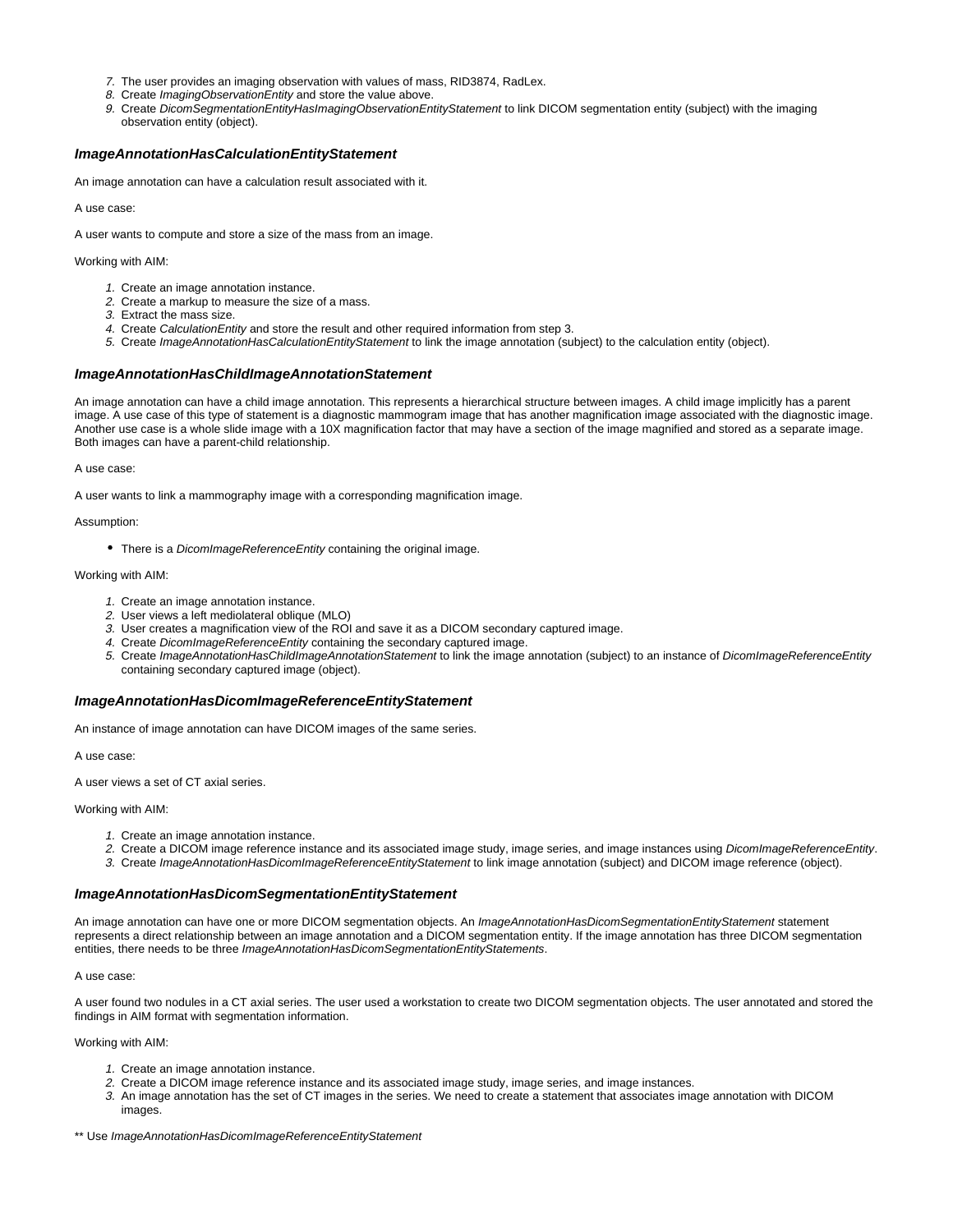\*\* The statement has the image annotation instance as subject and DICOM image reference instance as object.

- 1. Create two DICOM segmentation entity instances. Each instance references DICOM segmentation object from step 2.
- 2. Create two statements of type ImageAnnotationHasDicomSegmentationEntityStatement. Each statement has the same image annotation (subject) but different DICOM segmentation entity (object).

# <span id="page-14-0"></span>**ImageAnnotationHasImagingObservationEntityStatement**

An image annotation can have an imaging observation associated with it.

A use case:

A user wants to state that a mass is found on an image.

Working with AIM:

- 1. Create an image annotation instance.
- 2. Create a DICOM image reference instance and its associated image study, image series, and image instances.
- 3. Create an imaging observation containing mass, RID3874, RadLex.
- 4. Create ImageAnnotationHasImagingObservationEntityStatement to link the imaging annotation (subject) with imaging observation (object).

### <span id="page-14-1"></span>**ImageAnnotationHasImagingPhysicalEntityStatement**

An image annotation can have an imaging physical entity associated with it.

A use case:

A user wants to label the left upper lobe of lung on an image.

Working with AIM:

- 1. Create an image annotation instance.
- 2. Create a DICOM image reference instance and its associated image study, image series, and image instances.
- 3. Create an imaging physical entity containing left upper lobe, RID1327, RadLex.
- 4. Create ImageAnnotationHasImagingPhysicalEntityStatement to link the imaging annotation (subject) and imaging physical entity (object).

### <span id="page-14-2"></span>**ImageAnnotationHasInferenceEntityStatement**

An image annotation can have a conclusion derived by interpreting images and/or other supplemental information related to the images.

A use case:

A user wants to provide medical conclusion for a study.

#### Working with AIM:

- 1. Create an image annotation instance.
- 2. Create a DICOM image reference instance and its associated image study, image series, and image instances.
- 3. Create InferenceEntity and store the related question and medical conclusion. See InferenceEntity.
- 4. Create ImageAnnotationHasInferenceEntityStatement to link an image annotation (subject) to the inference entity (object).

### <span id="page-14-3"></span>**ImageAnnotationHasTextAnnotationEntityStatement**

An image annotation can have a text annotation associated with it.

A use case:

A user creates a text markup on an image from a set of CT axial series.

#### Working with AIM:

- 1. Create an image annotation instance.
- 2. Create a DICOM image reference instance and its associated image study, image series, and image instances using DicomImageReferenceEntity.
- 3. Create a text markup on a mass.
- 4. Create TextAnnotationEntity to store information in step 3.
- 5. Create ImageAnnotationHasTextAnnotationEntityStatement to link the image annotation (subject) with the text annotation entity (object).

### <span id="page-14-4"></span>**ImageAnnotationHasThreeDimensionGeometricShapeEntityStatement**

One or more three-dimensional graphic drawings may be associated with an instance of an image annotation. ImageAnnotationHasThreeDimensionGeom etricShapeEntityStatement represents a direct relationship between an instance of image annotation and a drawing. If you have two drawings on an image, you will need to create two statements.

A use case:

A user creates a three-dimensional markup on an image from a set of CT axial series.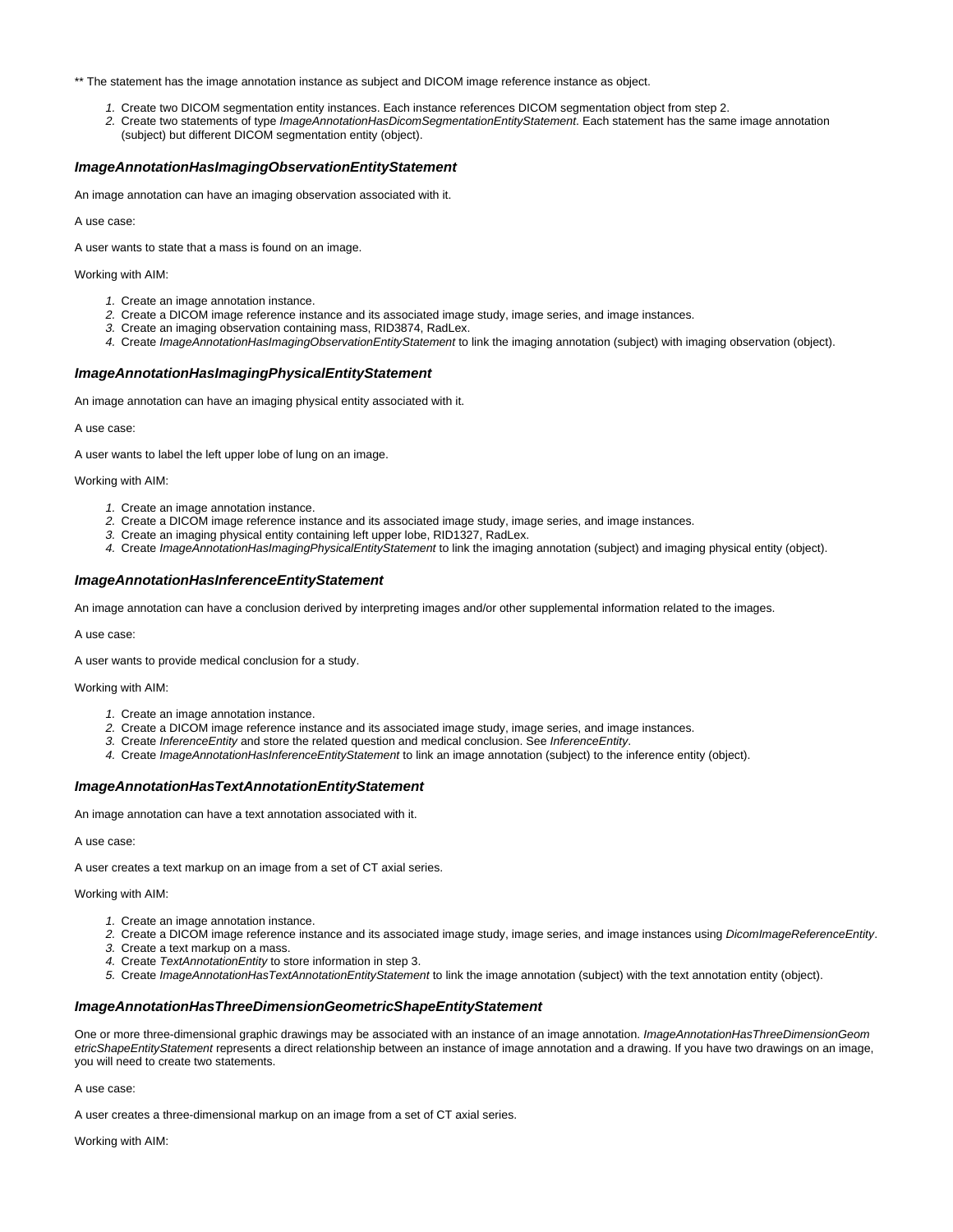- 1. Create an image annotation instance.
- 2. Create a DICOM image reference instance and its associated image study, image series, and image instances using *DicomImageReferenceEntity*.
- 3. Create a three-dimensional polyline markup on a mass.
- 4. Create ThreeDimensionPolyline to store information in step 3.
- 5. Create ImageAnnotationHasThreeDimensionGeometricShapeEntityStatement to link the image annotation (subject) with the ThreeDimensionPolyi ine entity (object).

### <span id="page-15-0"></span>**ImageAnnotationHasTwoDimensionGeometricShapeEntityStatement**

An instance of image annotation may have one or more two-dimensional graphical drawings associate with it. ImageAnnotationHasTwoDimensionGeometri cShapeEntityStatement represents a direct relationship between an instance of image annotation and a drawing. If you have two drawings on an image, create two statements.

A use case:

A user creates a two-dimensional markup on an image from a set of CT axial series.

Working with AIM:

- 1. Create an image annotation instance.
- 2. Create a DICOM image reference instance and its associated image study, image series, and image instances using *DicomImageReferenceEntity*.
- 3. Create a two-dimension polyline markup on a mass.
- 4. Create TwoDimensionPolyline to store information in step 3. 5. Create ImageAnnotationHasTwoDimensionGeometricShapeEntityStatement to link the image annotation (subject) with the TwoDimensionPolyline
- entity (object).

# <span id="page-15-1"></span>**ImageAnnotationHasUriImageReferenceEntityStatement**

An image annotation can have a URI reference that directs to the actual storage location of the image used in the image annotation.

A use case:

A user views a set of CT axial series from URI sources.

Working with AIM:

- 1. Create an image annotation instance.
- 2. Create UrilmageReferenceEntity for each image in the CT series.
- 3. Create ImageAnnotationHasUrilmageReferenceEntityStatements to link the image annotation (subject) with each UrilmageReferenceEntity (object).

#### <span id="page-15-2"></span>**ImagingObservationEntityIsIdentifiedByThreeDimensionGeometricShapeEntityStatement**

An instance of imaging observation entity can be identified by one or more three-dimensional graphical drawings associate with it. ImageObservationEntityI sIdentifiedByThreeDimensionGeometricShapeEntityStatement represents a direct relationship between an instance of imaging observation entity and a markup. If you have two markups on an image, create two statements.

A use case:

A user creates a three-dimensional markup on an image from a set of CT axial series.

Working with AIM:

- 1. Create an imaging observation entity instance.
- 2. Create a DICOM image reference instance and its associated image study, image series and image instances using *DicomImageReferenceEntity*.
- 3. Create a three-dimensional polyline markup on a mass.
- 4. Create ThreeDimensionPolyline to store information in step 3.
- 5. Create ImagingObservationEntityIsIdentifiedByThreeDimensionGeometricShapeEntityStatement to link the imaging observation entity (subject) with the ThreeDimensionPolyline entity (object).

#### <span id="page-15-3"></span>**ImagingObservationEntityIsIdentifiedByTwoDimensionGeometricShapeEntityStatement**

An instance of imaging observation entity can be identified one or more three-dimensional graphical drawings associated with it. ImageObservationEntityIsI dentifiedByThreeDimensionGeometricShapeEntityStatement represents a direct relationship between an instance of an imaging observation entity and a markup. If you have two markups on an image, create two statements.

A use case:

A user creates a three-dimensional markup on an image from a set of CT axial series.

- 1. Create an imaging observation entity instance.
- 2. Create a DICOM image reference instance and its associated image study, image series, and image instances using *DicomImageReferenceEntity*.
- 3. Create a two-dimensional polyline markup on a mass.
- 4. Create TwoDimensionPolyline to store information in step 3.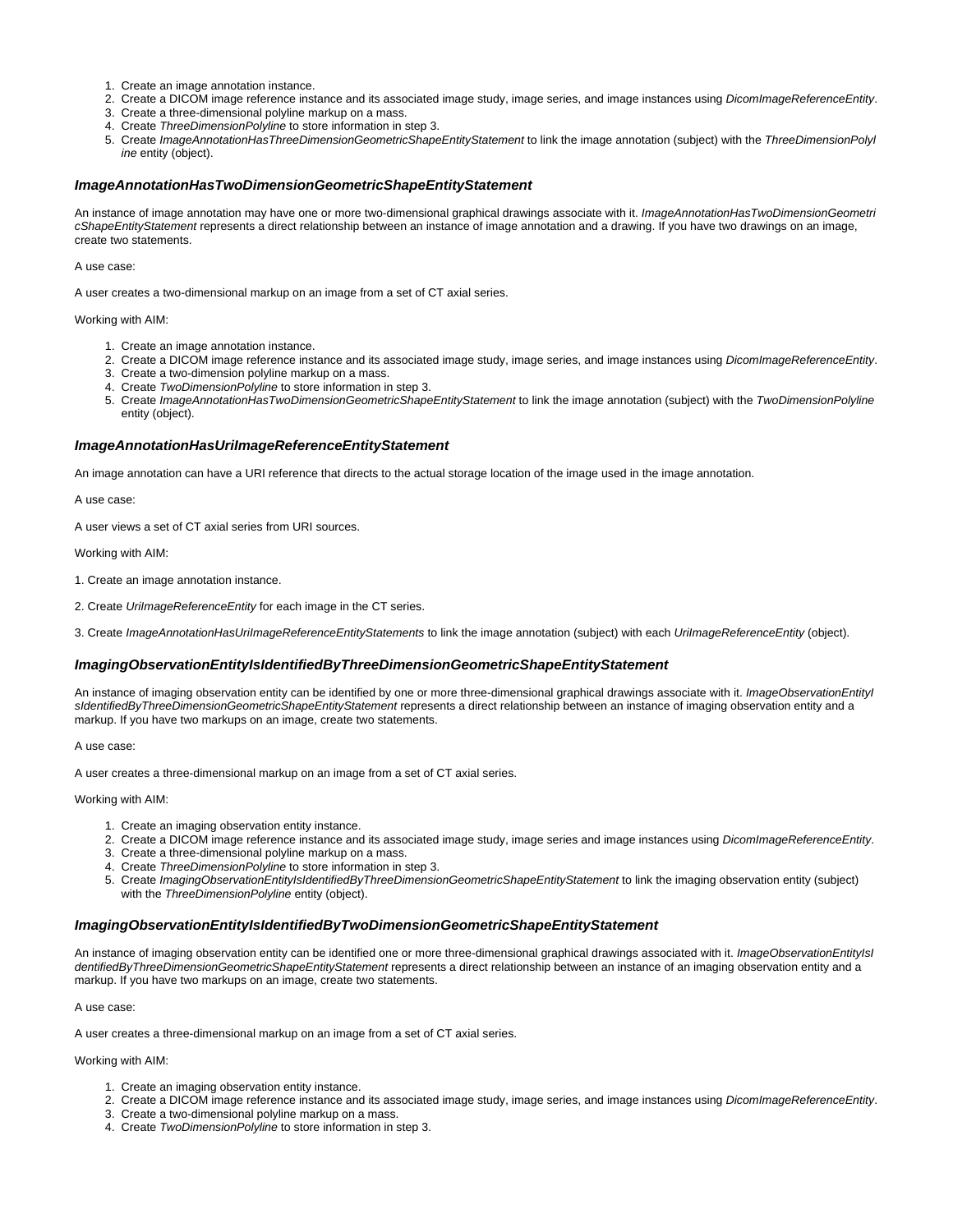5. Create ImagObservationIsIdentifiedByTwoDimensionGeometricShapeEntityStatement to link the imaging observation entity (subject) with the Two DimensionPolyline entity (object).

# <span id="page-16-0"></span>**ImagingObservationEntityIsIdentifiedByTextAnnotationEntityStatement**

An imaging observation can be identified by a text annotation.

A use case:

A user wants to create a text markup for a mass found on an image.

Working with AIM:

- 1. Create an image annotation instance.
- 2. Create a DICOM image reference instance and its associated image study, image series, and image instances.
- 3. Create an imaging observation containing mass, RID3874, RadLex.
- 4. Create a text markup on a mass.
- 5. Create a text annotation entity based on information from step 4.
- 6. Create an ImagingObservationEntityIsIdentifiedByTextAnnotationEntityStatement to link the imaging observation (subject) with the text annotation entity (object).

### <span id="page-16-1"></span>**ImagingPhysicalEntityHasThreeDimensionGeometricShapeEntityStatement**

An instance of imaging physical entity may have one or more three-dimensional drawings associate with it. ImagePhysicalEntityHasThreeDimensionGeom etricShapeEntityStatement represents a direct relationship between an instance of an imaging physical entity and a markup. If you have two markups on an image, you create two statements.

A use case:

A user creates a three-dimensional markup on an image from a set of CT axial series.

Working with AIM:

- 1. Create an imaging physical entity instance.
- 2. Create a DICOM image reference instance and its associated image study, image series, and image instances using DicomImageReferenceEntity.
- 3. Create an imaging physical entity containing left upper lobe, RID1327, RadLex.
- 4. Create a three-dimensional polyline markup on a mass.
- 5. Create ThreeDimensionPolyline to store information in step 3. 6. Create ImagingPhysicalEntityHasThreeDimensionGeometricShapeEntityStatement to link the imaging physical entity (subject) with the ThreeDime nsionPolyline entity (object).

#### <span id="page-16-2"></span>**ImagingPhysicalEntityHasTwoDimensionGeometricShapeEntityStatement**

An instance of imaging physical entity may have one or more two-dimensional drawings associate with it. ImagePhysicalEntityHasTwoDimensionGeometric ShapeEntityStatement represents a direct relationship between an instance of an imaging physical entity and a markup. If you have two markups on an image, you create two statements.

A use case:

A user creates a two-dimensional markup on an image from a set of CT axial series.

Working with AIM:

- 1. Create an imaging physical entity instance.
- 2. Create a DICOM image reference instance and its associated image study, image series, and image instances using DicomImageReferenceEntity.
- 3. Create an imaging physical entity containing left upper lobe, RID1327, RadLex.
- 4. Create a two-dimensional polyline markup on a mass.
- 5. Create a TwoDimensionPolyline to store information in step 3.
- 6. Create ImagingPhysicalEntityHasTwoDimensionGeometricShapeEntityStatement to link the imaging observation entity (subject) with the TwoDim ensionPolyline entity (object).

### <span id="page-16-3"></span>**ImagingPhysicalEntityHasTextAnnotationEntityStatement**

An image physical entity can have a text annotation.

A use case:

A user creates a text markup to label the imaging physical entity from a set of CT axial series.

- 1. Create an image annotation instance.
- 2. Create a DICOM image reference instance and its associated image study, image series, and image instances using DicomImageReferenceEntity.
- 3. Create an imaging physical entity containing left upper lobe, RID1327, RadLex.
- 4. Create a text markup on a mass.
- 5. Create TextAnnotationEntity to store information from step 4.
- <span id="page-16-4"></span>6. Create ImagingPhysicalEntityHasTextAnnotationEntityStatement to link the imaging physical entity (subject) with the text annotation entity (object).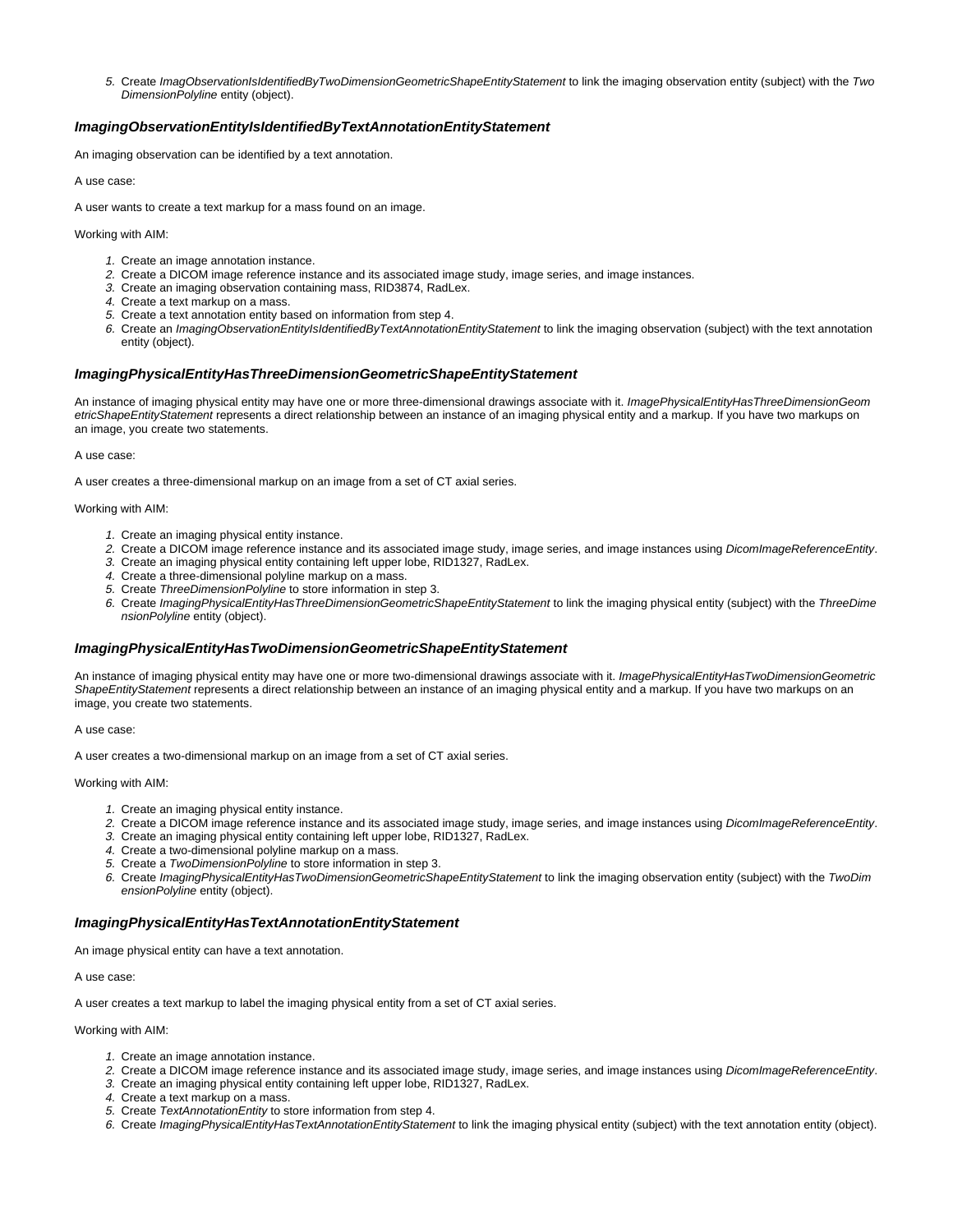# **ThreeDimensionGeometricShapeEntityIsComprisedOfThreeDimensionGeometricShapeEntityStatement**

Two or more drawings captured as ThreeDimensionGeometricShapeEntity instances have a direct relationship to other drawings when these drawings are placed on the same physical entity or thing.

A use case:

A user draws two different markups on the same lesion. This lesion is the same thing that appears on the same image.

Working with AIM:

- 1. Create an image annotation instance.
- 2. Create a markup of the first area of a mass.
- 3. Create ThreeDimensionGeometricShapeEntity to store information in step 2.
- 4. Calculate area from step 3 (optional).
- 5. Create a markup of the second area of the same mass.
- 6. Create a ThreeDimensionGeometricShapeEntity to store information in step 5.
- 7. Calculate the area from step 5.
- 8. Create ThreeDimensionGeometricShapeEntityIsComprisedOfThreeDimensionGeometricShapeEntityStatement to link the first markup (subject) to the second markup (object).

### <span id="page-17-0"></span>**ThreeDimensionGeometricShapeEntityExcludesThreeDimensionGeometricShapeEntityStatement**

Two or more graphical drawings captured as ThreeDimensionGeometricShapeEntity instances have a direct relationship with other drawings when these drawings are placed on the same physical entity or thing.

A use case:

A user draws two different markups on the same lesion. This lesion is the same thing that appears on the same image.

Working with AIM:

- 1. Create an image annotation instance.
- 2. Create a markup of the first area of a mass.
- 3. Create ThreeDimensionGeometricShapeEntity to store information from step 2.
- 4. Calculate the area from step 3 (optional).
- 5. Create a markup of the second area of the same mass.
- 6. Create ThreeDimensionGeometricShapeEntity to store information in step 5.
- 7. Calculate the area from step 5.
- 8. Create ThreeDimensionGeometricShapeEntityExcludesThreeDimensionGeometricShapeEntityStatement to link the first markup (subject) to the second markup (object).

# <span id="page-17-1"></span>**TwoDimensionGeometricShapeEntityIsComprisedOfTwoDimensionGeometricShapeEntityStatement**

Two or more graphical drawings captured as TwoDimensionGeometricShapeEntity instances have a direct relationship with other graphical drawings when these drawings are placed on the same physical entity or thing.

A use case:

A user draws two different markups on the same lesion. This lesion is the same thing that appears on the same image.

Working with AIM:

- 1. Create an image annotation instance.
- 2. Create a markup of the first area of a mass.
- 3. Create TwoDimensionGeometricShapeEntity to store information from step 2.
- 4. Calculate the area from step 3 (optional).
- 5. Create a markup of the second area of the same mass.
- 6. Create TwoDimensionGeometricShapeEntity to store information in step 5.
- 7. Calculate the area from step 5.
- 8. Create TwoDimensionGeometricShapeEntityIsComprisedOfTwoDimensionGeometricShapeEntityStatement to link the first markup (subject) to the second markup (object).

# <span id="page-17-2"></span>**TwoDimensionGeometricShapeEntityExcludesTwoDimensionGeometricShapeEntityStatement**

Two or more graphical drawings captured as TwoDimensionGeometricShapeEntity instances have a direct relationship with other drawings when these drawings are placed on the same physical entity or thing.

A use case:

A user draws two different markups on the same lesion. This lesion is the same thing that appears on the same image.

- 1. Create an image annotation instance.
- 2. Create a markup of the first area of a mass.
- 3. Create TwoDimensionGeometricShapeEntity to store information from step 2.
- 4. Calculate the area from step 3 (optional).
- 5. Create a markup of the second area of the same mass.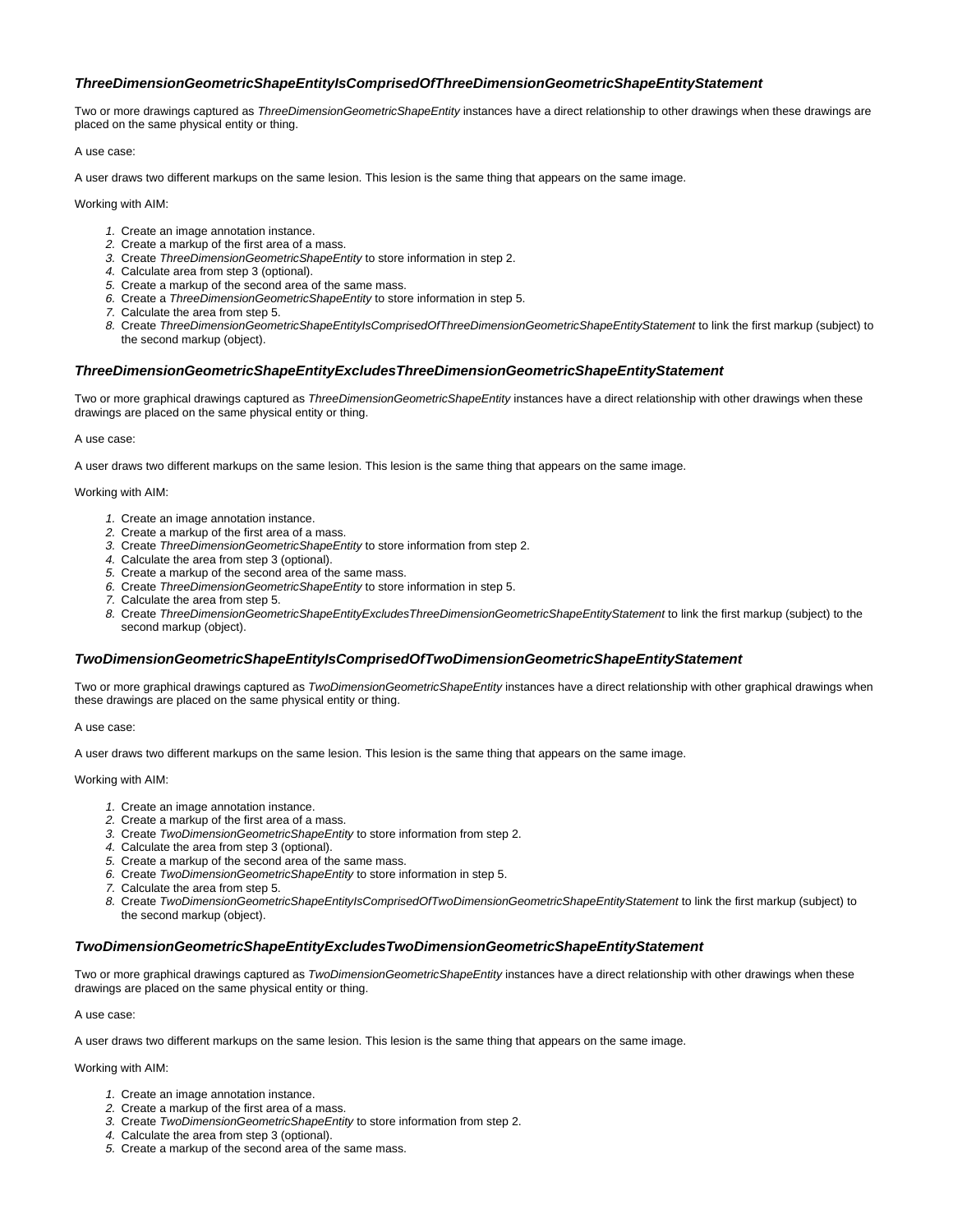- 6. Create TwoDimensionGeometricShapeEntity to store information from step 5.
- 7. Calculate the area from step 5.
- 8. Create TwoDimensionGeometricShapeEntityExcludesTwoDimensionGeometricShapeEntityStatement to link the first markup (subject) to the second markup (object).

## <span id="page-18-0"></span>**UriImageReferenceEntityHasImagingObservationEntityStatement**

A URI image reference can have an imaging observation. It is used in conjunction with UriImageReferenceHasImagingPhysicalEntityStatement.

A use case:

A user wants to state that a mass is found on an image.

Working with AIM:

- 1. Create an image annotation instance.
- 2. Create UrilmageReferenceEntity instance with the image location.
- 3. Create an imaging observation containing mass, RID3874, RadLex.
- 4. Create UriImageReferenceEntityHasImagingObservationEntityStatement to link the UriImageReferenceEntity (subject) with imaging observation (object).

## <span id="page-18-1"></span>**UriImageReferenceEntityHasImagingPhysicalEntityStatement**

An URI image reference can have an imaging physical entity associated with it.

A use case:

A user wants to label left upper lobe of lung on an image.

Working with AIM:

- 1. Create an image annotation instance.
- 2. Create a UrilmageReferenceEntity instance with the image location.
- 3. Create an imaging physical entity containing left upper lobe, RID1327, RadLex.
- 4. Create UrilmageReferenceEntityHasImagingPhysicalEntityStatement to link the UrilmageReferenceEntity (subject) with the imaging physical entity (object).

### <span id="page-18-2"></span>**UriImageReferenceEntityHasCalculationEntityStatement**

A URI image reference can have a calculation associated with it.

A use case:

A user wants to compute and store a size of the mass from an image.

Working with AIM:

- 1. Create an image annotation instance.
- 2. Create a UrilmageReferenceEntity instance with the image location.
- 3. Create a markup to measure the size of a mass.
- 4. Create CalculationEntity and store the size of the mass.
- 5. Create UriImageReferenceEntityHasCalculationEntityStatement to link the UriImageReferenceEntity (subject) with the calculation entity (object).

# <span id="page-18-3"></span>Renamed Classes

# <span id="page-18-4"></span>**AnatomicEntity was renamed as ImagingPhysicalEntity**

ImagingPhysicalEntity is an entity or object that can be identified on an image. For medical imaging, it may represent anatomical location of an organ or body structure. Terms from controlled vocabulary such as RadLex, SNOMED CT, DCIOM, etc. are used to record the type of entity.

# <span id="page-18-5"></span>**AnatomicEntityCharacteristic was renamed as ImagingPhysicalEntityCharacteristic**

An ImagingPhysicalEntityCharacteristic is a characteristic of imaging physical entities. It is in contradistinction to ImagingObservationCharacteristic. In a medical area, for example, "dilated" might be an imaging physical entity characteristic of the "colon" imaging physical entity.

# <span id="page-18-6"></span>**ImagingObservation was renamed ImagingObservationEntity**

An ImagingObservationEntity is the description of things that are seen in an image. "Mass", "Pleural Effusion", "Foreign Body", and "Artifact", are all examples of imaging observation entity.

# <span id="page-18-7"></span>**Inference was renamed InferenceEntity**

<span id="page-18-8"></span>A conclusion derived by interpreting images and/or other supplemental information related to the images such as medical history, geographic history, etc.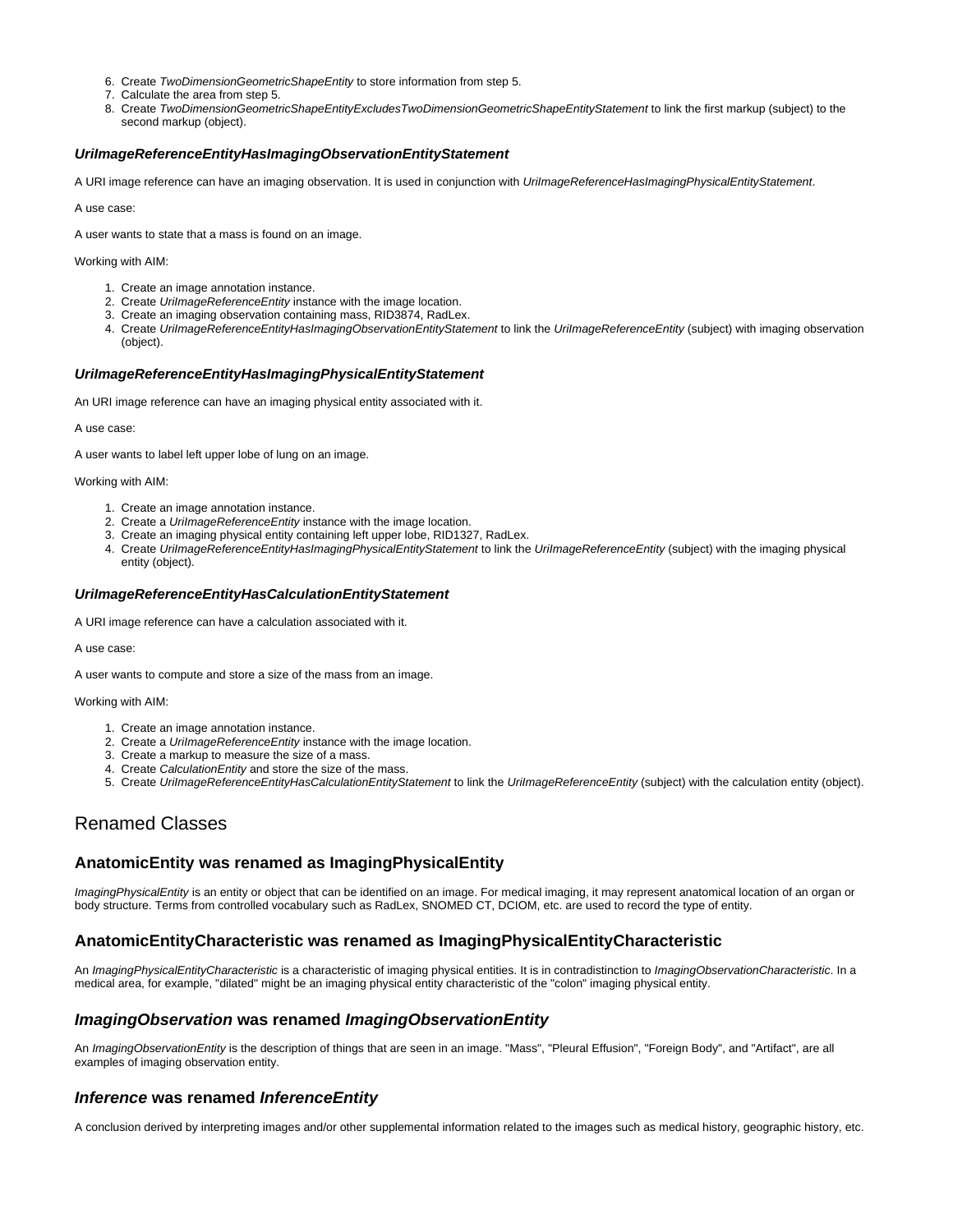# **AnnotationRole was renamed AnnotationRoleEntity**

AnnotationRoleEntity describes the role of referenced annotation.

# <span id="page-19-0"></span>**ImageReference was renamed ImageReferenceEntity**

ImageReference is an abstract class that references the image which is being annotated.

# <span id="page-19-1"></span>**WebImageReference was renamed UriImageReferenceEntity**

UrilmageReferenceEntity is a source image for the annotation. It can be accessed via Intranet, Internet, local computer and/or file sharing systems.

# <span id="page-19-2"></span>**DicomImageReference was renamed DicomImageReferenceEntity**

DicomImageReferenceEntity is a source image for the annotation.

# <span id="page-19-3"></span>**Annotation was renamed AnnotationEntity**

AnnotationEntity captures information that can be described, measured, calculated, and drawn on images either by a human or machine observer.

# <span id="page-19-4"></span>**TextAnnotation was renamed TextAnnotationEntity**

TextAnnotationEntity represents the text and the markup of text intended to be rendered on the image.

# <span id="page-19-5"></span>**GeometricShape was renamed GeometricShapeEntity**

GeometricShapeEntity is the shape of a region of interest (ROI).

# <span id="page-19-6"></span>**Segmentation was renamed DicomSegmentation**

DicomSegmentation is a multi-frame image representing a classification of pixels in one or more referenced images. Segmentations are either binary or fractional. See DICOM part 3 Segmentation IOD for more information.

# <span id="page-19-7"></span>**PresentationState was renamed ReferencedDicomObject**

ReferencedDicomObject is a collection of related DICOM objects created from the image(s), e.g. presentation state, SR document, radiotherapy objects, waveform, encapsulated document, etc.

The old association between PresentationState and DicomImageReferenceEntity was removed. It was replaced by an association between ReferencedDic omObject and ImageStudy.

# <span id="page-19-8"></span>Deleted Classes

Four classes were deleted since AIM statements and new classes cover the concepts represented by the deleted classes.

- ReferencedGeometricShape is represented by ImagingObservationEntityIsIdentifiedByGeometricShapeEntityStatement.
- AimStatus is represented by AuditTrail.
- ReferencedAnnotation is represented by AnnotationOfAnnotationHasAnnotationRoleEntityStatement and ImageAnnotationHasAnnotationRoleEnti tyStatement.
- ReferencedCalculation is represented by CalculationEntityReferencesCalculationEntityStatement.

# <span id="page-19-9"></span>New Attributes

New attributes have been added to the following classes.

# <span id="page-19-10"></span>**Inference**

- questionTypeCode is used to collect coded entry data that describes the question being asked that is related to the typeCode attribute.
- isPresent, a Boolean value indicating whether or not an inference exists in the observed images.
- label, a human readable description of the inference.
- ouestionIndex is used to store an index value that identifies the order of the question in an AIM Template.
- comment is a free text about inference.

# <span id="page-19-11"></span>**GeometricShapeEntity**

- label is a human readable description of the geometric shape.
- description is a free text about the geometric shape, not intended for rendering.
- questionTypeCode is used to collect coded entry data that describes the question being asked that is related to the typeCode attribute.
- questionIndex is used to store an index value that identifies the order of the question in an AIM Template.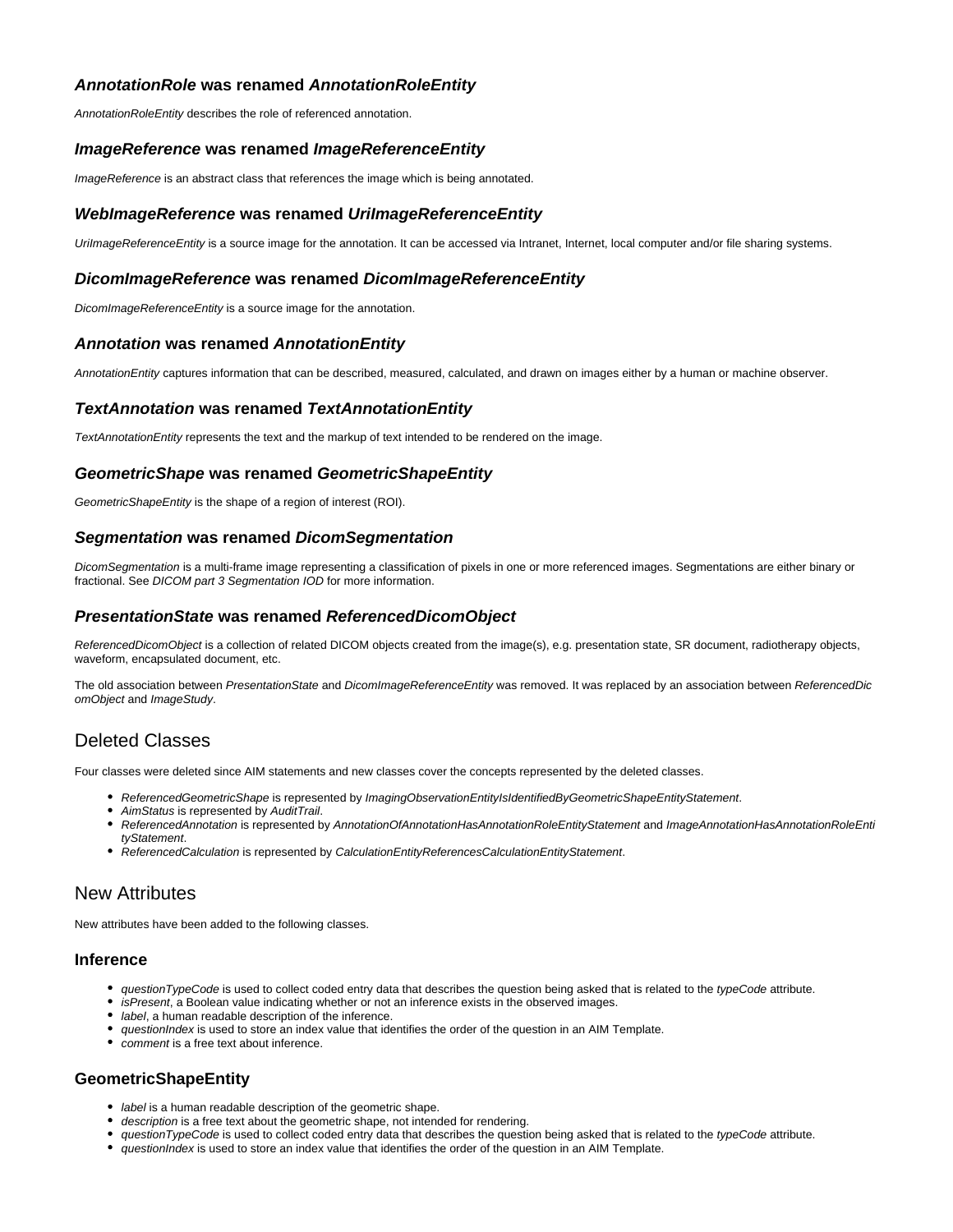- interpolationMethod is used to create new data points from a discrete set of data points, such as linear, polynomial, spline and piecewise constant interpolation.
- comment is free text about a geometric shape entity.

# <span id="page-20-0"></span>**ImageSeries**

• modality is the equipment used to acquire images of subjects or things, such as human and animal bodies.

# <span id="page-20-1"></span>**CalculationEntity**

- questionTypeCode is used to collect coded entry data that describes the question being asked that is related to the typeCode attribute.
- imageIdentifierReference is a number that refers to an existing image identifier from ImageReference.
- questionIndex is used to store an index value that identifies the order of the question in an AIM Template.

# <span id="page-20-2"></span>**ImageStudy**

• procedureDescription is information about the procedure being performed on a subject.

# <span id="page-20-3"></span>**Scale**

• type represents different types of scales that are Nominal, Ordinal or Ratio.

# <span id="page-20-4"></span>**AnnotationRole**

• questionTypeCode is used to collect coded entry data that describes the question being asked that is related to the typeCode attribute.

# <span id="page-20-5"></span>**ImageReference**

• imageIdentifier is a unique number within an ImageAnnotation object that uniquely identifies this object.

# <span id="page-20-6"></span>**ImagingObservation**

- imageIdentifierReference is a number that refers to an existing image identifier from ImageReference.
- questionIndex is used to store an index value that identifies the order of the question in an AIM template.

# <span id="page-20-7"></span>**Annotation**

● templateUid is a UID that references to an AIM template used to capture semantic meaning of pixel data, markup and calculation.

# <span id="page-20-8"></span>**CalculationResult**

• dataType is coded entry data used to describe or capture a type of parameter. A coded data type can be a primitive programming data type such as integer, double, etc. as well as other data types such as URI.

# <span id="page-20-9"></span>**Equipment**

deviceSerialNumber is manufacturer's serial number of the equipment that produced the sources.

# <span id="page-20-10"></span>**ImagingPhysicalEntity**

• questionIndex is used to store an index value that identifies the order of the question in an AIM Template.

# <span id="page-20-11"></span>**Quantile**

- bins is a number representing the dividing ordered data into an equal-sized data subsets. For example, maxValue is 100. It's divided by four. Four is the value for the bins.
- selectedBin is an integer value of the selected bin.
- minValue is a minimum value of the lowest value in a range.
- maxValue is a maximum value of the largest value in a range.

# <span id="page-20-12"></span>**CharacteristicQuantification**

- comment is free text about characteristic quantification.
- valueLabel is a value that associates with the label.
- valueDescription is a human readable description.

# <span id="page-20-14"></span><span id="page-20-13"></span>**ImagingPhysicalEntity**

• comment is free text about imaging physical entity.